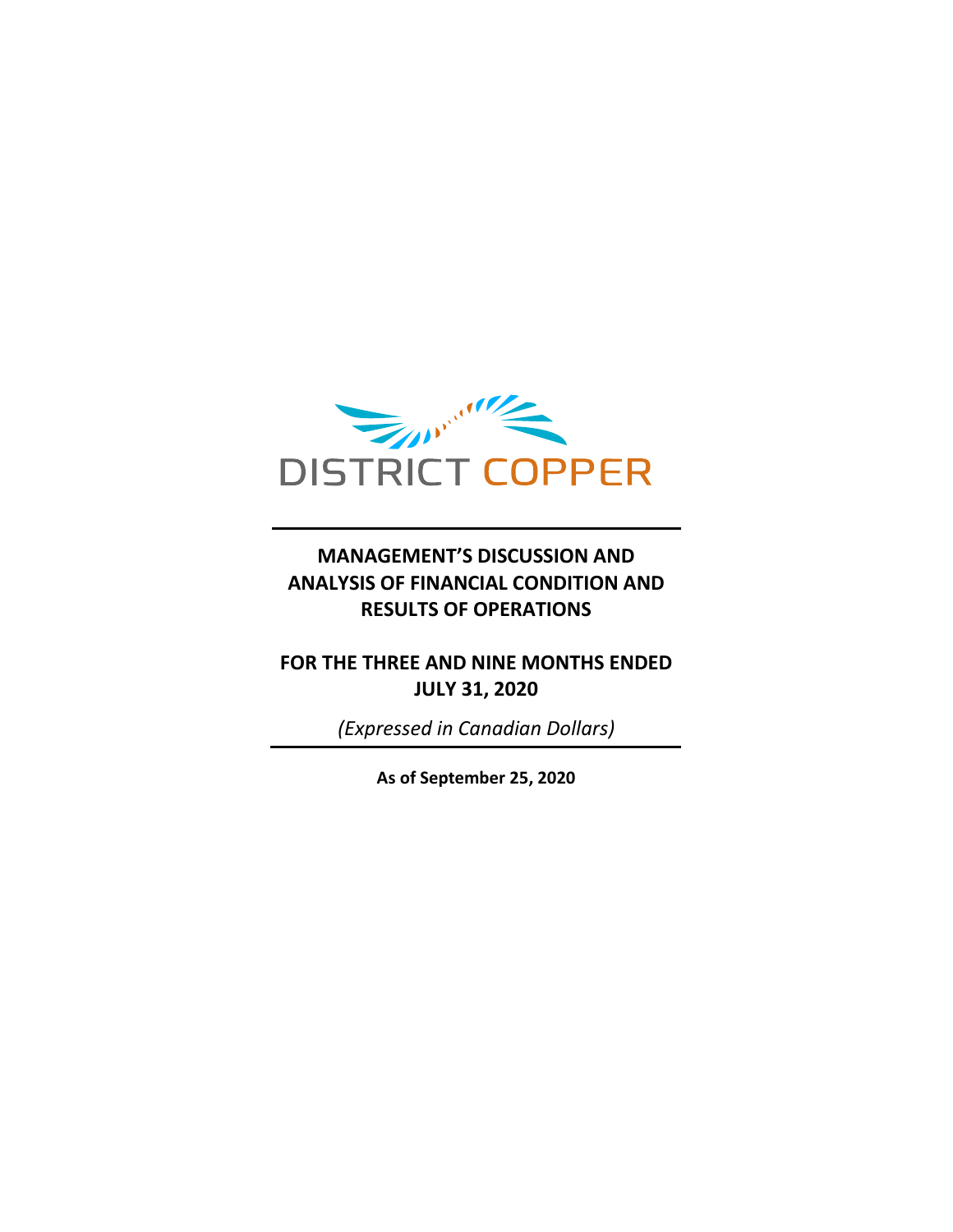### **CONTENTS**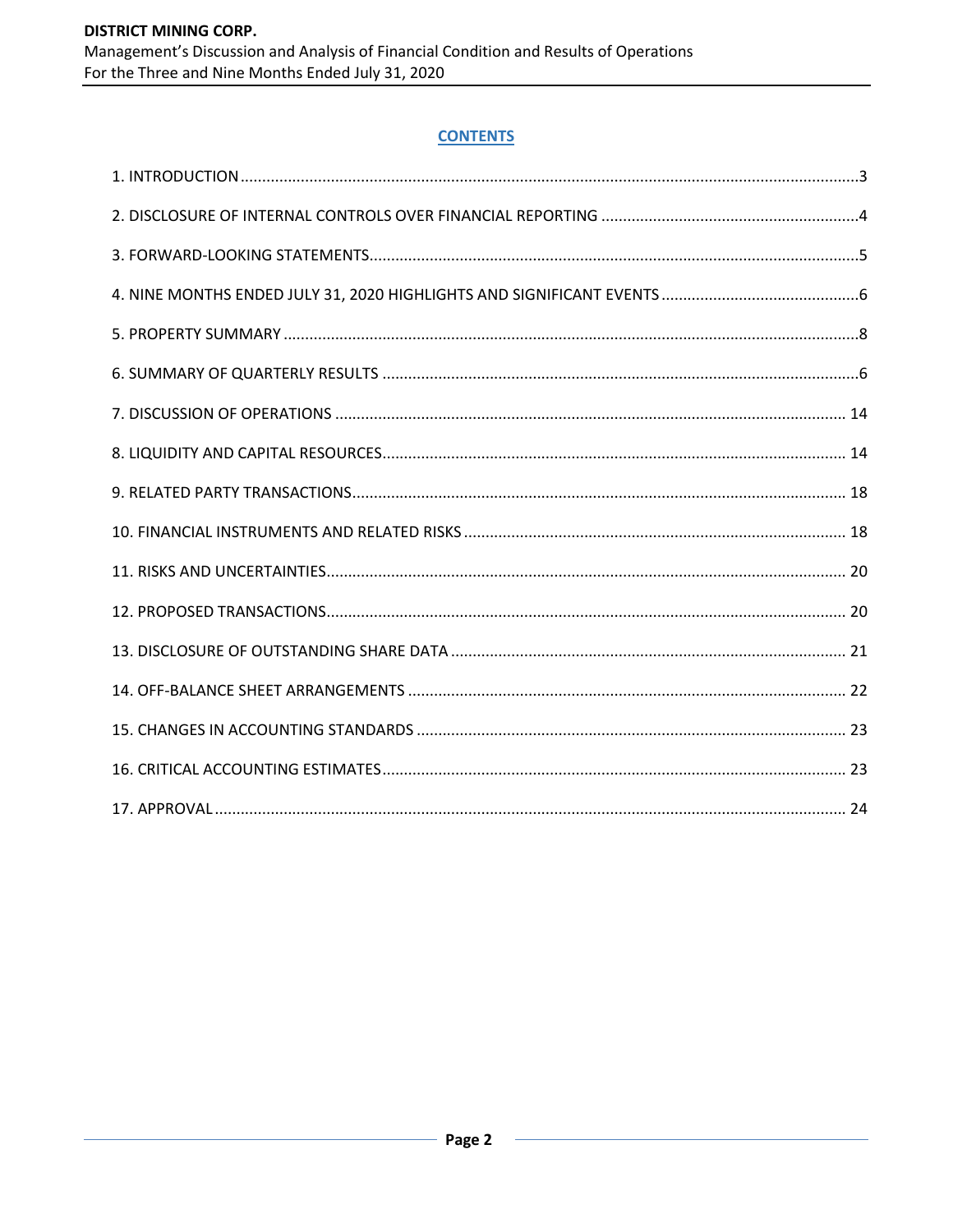## **1. INTRODUCTION**

This Management's Discussion and Analysis ("**MD&A**") of District Copper Corp., (referred to as "**District**", the "**Company**", "**us**" or "**our**") provides analysis of the Company's financial results for the three and nine months ended July 31, 2020. The following information should be read in conjunction with the accompanying unaudited interim financial statements for the three and nine months ended July 31, 2020, and the notes to those financial statements, prepared in accordance with IAS 34 under International Financial Reporting Standards ("**IFRS**"), as issued by the International Accounting Standards Board. Please also refer to the tables starting on page 13 of this MD&A which compares certain financial results for the three and nine months ended July 31, 2020. Financial information contained herein is expressed in Canadian dollars, unless otherwise stated. All information in this MD&A is current as of September 25, 2020 unless otherwise indicated. Readers are cautioned that this MD&A contains "*forwardlooking statements*" and that actual events may vary from management's expectations. This MD&A was reviewed, approved and authorized for issue by the Company's Audit Committee, on behalf of the Board of Directors, on September 25, 2020.

### **Description of Business**

District is a public company incorporated in British Columbia, under the "*Canadian Business Corporation Act*" and its common shares are listed on the TSX Venture Exchange (the "**TSX-V**"); under the trading symbol "**DCOP.V**". The Company maintains its head office at 142-1146 Pacific Blvd., Vancouver, British Columbia, Canada, V6Z 2X7.

The Company's principal business activity, until 2018, the Eaglehead copper project. The Company has since shifted it's focus away from the copper space towards the gold space, with the acquisition of the Stony Lake gold property on February 8, 2019. The company's transition from copper to gold is due to the current difficulty in raising funds in the market for early stage copper exploration projects.

On July 31, 2020 and September 25, 2020, the Company had (i) 136,941,618 common shares issued and outstanding; (ii) 9,150,000 and Nil share purchase warrants to acquire common shares outstanding and (iii) 175,000 options to acquire common shares outstanding.

| <b>Head Office</b>                                                                    | <b>Share Information</b>                                                                                                                              | <b>Investor Information</b>                                                                                                                                                            |
|---------------------------------------------------------------------------------------|-------------------------------------------------------------------------------------------------------------------------------------------------------|----------------------------------------------------------------------------------------------------------------------------------------------------------------------------------------|
| # 142 - 1146 Pacific Blvd.<br>Vancouver, BC V6Z 2X7<br>Canada<br>Tel: +1-604-620-7737 | Our common shares are listed for<br>trading on the TSX-V under the symbol<br>"DCOP.V".                                                                | Financial reports, news releases and<br>information<br>corporate<br>be<br>can<br>website<br>accessed<br>on<br>our<br>at<br>www.districtcoppercorp.com and on<br>SEDAR at www.sedar.com |
| <b>Registered Office</b>                                                              | <b>Transfer Agent and Registrar</b>                                                                                                                   | <b>Contact Information</b>                                                                                                                                                             |
| #217-179 Davie Street<br>Vancouver, BC V6Z 2Y1<br>Canada<br>Tel: +1-604-669-3233      | Computershare Investor Services Inc.<br>3 <sup>rd</sup><br><b>Burrard</b><br>510<br>Street<br>Floor.<br>Vancouver, BC V6C 3B9<br>Tel: +1-604-661-9400 | Investors: Jevin Werbes<br>Media requests and queries:<br>Tel: +1-604-620-7737<br>jwerbes@icloud.com                                                                                   |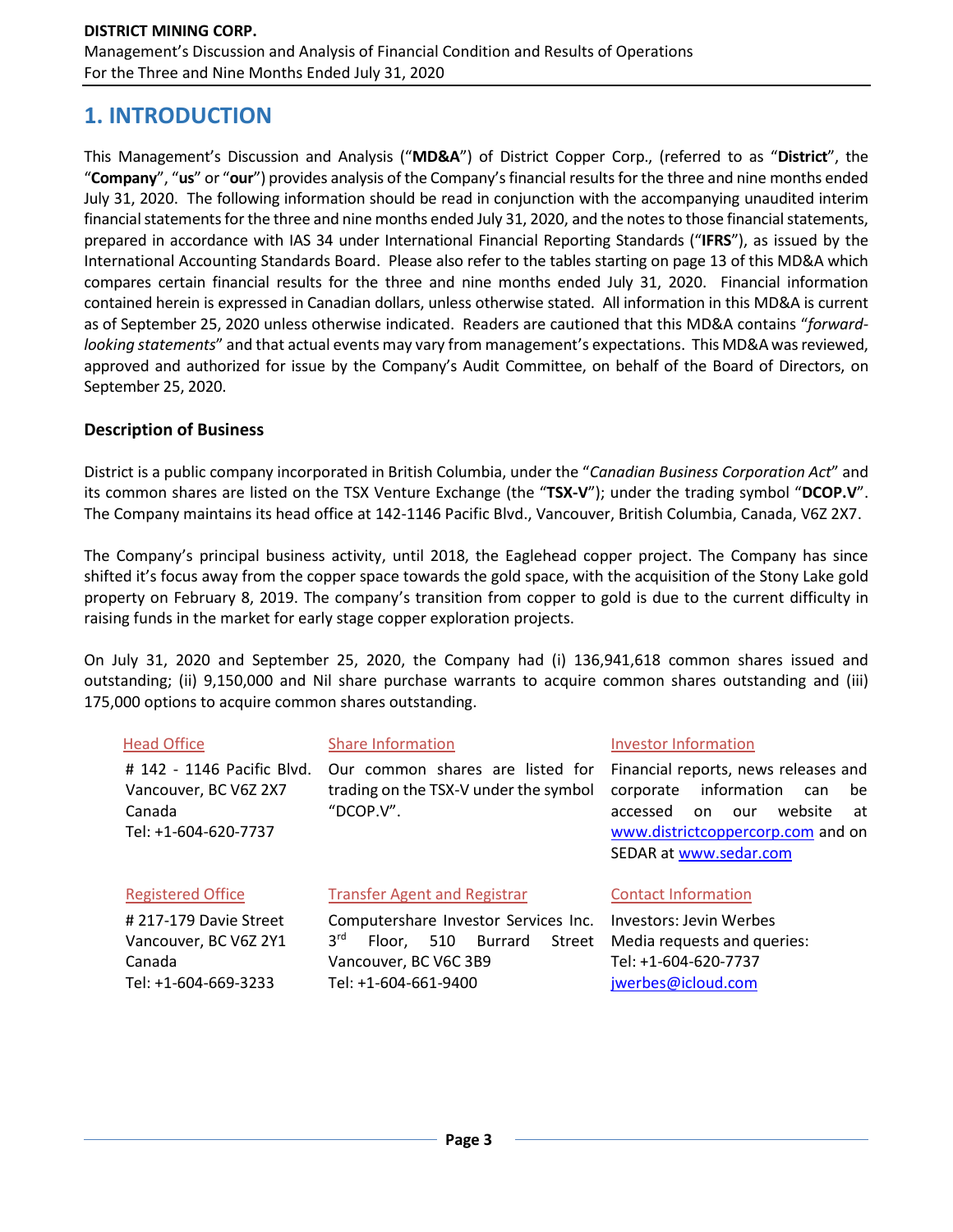As at the date of this MD&A, District Copper's directors and officers are as follows:

| <b>Directors</b>               | <b>Officers and Position</b>                                 |
|--------------------------------|--------------------------------------------------------------|
| Jevin Werbes                   | Jevin Werbes, President and Chief Executive Officer          |
| Chris Healey                   | Braden Jensen, Chief Financial Officer and Interim Corporate |
| Hrayr Agnerian                 | Secretary                                                    |
| <b>Audit Committee</b>         | <b>Compensation Committee</b>                                |
| Chris Healey (Audit Chairman)  | Hrayr Agnerian (Comp. Chairman)                              |
| Hrayr Agnerian                 | Jevin Werbes                                                 |
| Jevin Werbes (Non-Independent) | Chris Healey                                                 |

### **Qualified Person**

Mr. Chris Healey, P.Geo., Director of the Company, is the non-independent Qualified Person as defined under NI 43-101 *Standards of Disclosure for Mineral Projects* ("**NI 43-101**") who has reviewed and approved all technical and scientific disclosure contained in this MD&A regarding the Company's mineral properties.

### **2. DISCLOSURE OF INTERNAL CONTROLS OVER FINANCIAL REPORTING**

Management has established processes to provide them sufficient knowledge to support representations that they have exercised reasonable diligence that (i) the financial statements do not contain any untrue statement of material fact or omit to state a material fact required to be stated or that is necessary to make a statement not misleading in light of the circumstances under which it is made, as of the date of and the periods presented by the financial statements; and (ii) the financial statements fairly present in all material aspects the financial condition, results of operations and cash flows of the Company, as of and for the periods presented.

In contrast to the certificate required for non-venture issuers under National Instrument 52-109 Certificate of Disclosure in Issuers' Annual and Interim Filings ("**NI 52-109**"), this Venture Issuer Basic Certification does not include representations relating to the establishment and maintenance of disclosure controls and procedures ("**DC&P**") and internal control over financial reporting ("**ICFR**") as defined in NI 52-109. In particular, the certifying officers filing this certificate are not making any representations relating to the establishment and maintenance of:

- i) Controls and other procedures designed to provide reasonable assurance that information required to be disclosed by the issuer in its annual filings, interim filings or other reports filed or submitted under securities legislation is recorded, processed, summarized and reported within the time periods specified in securities legislations; and
- ii) A process to provide reasonable assurance regarding the reliability of financial reporting and the preparation of financial statements for external purposes in accordance with the issuer's IFRS.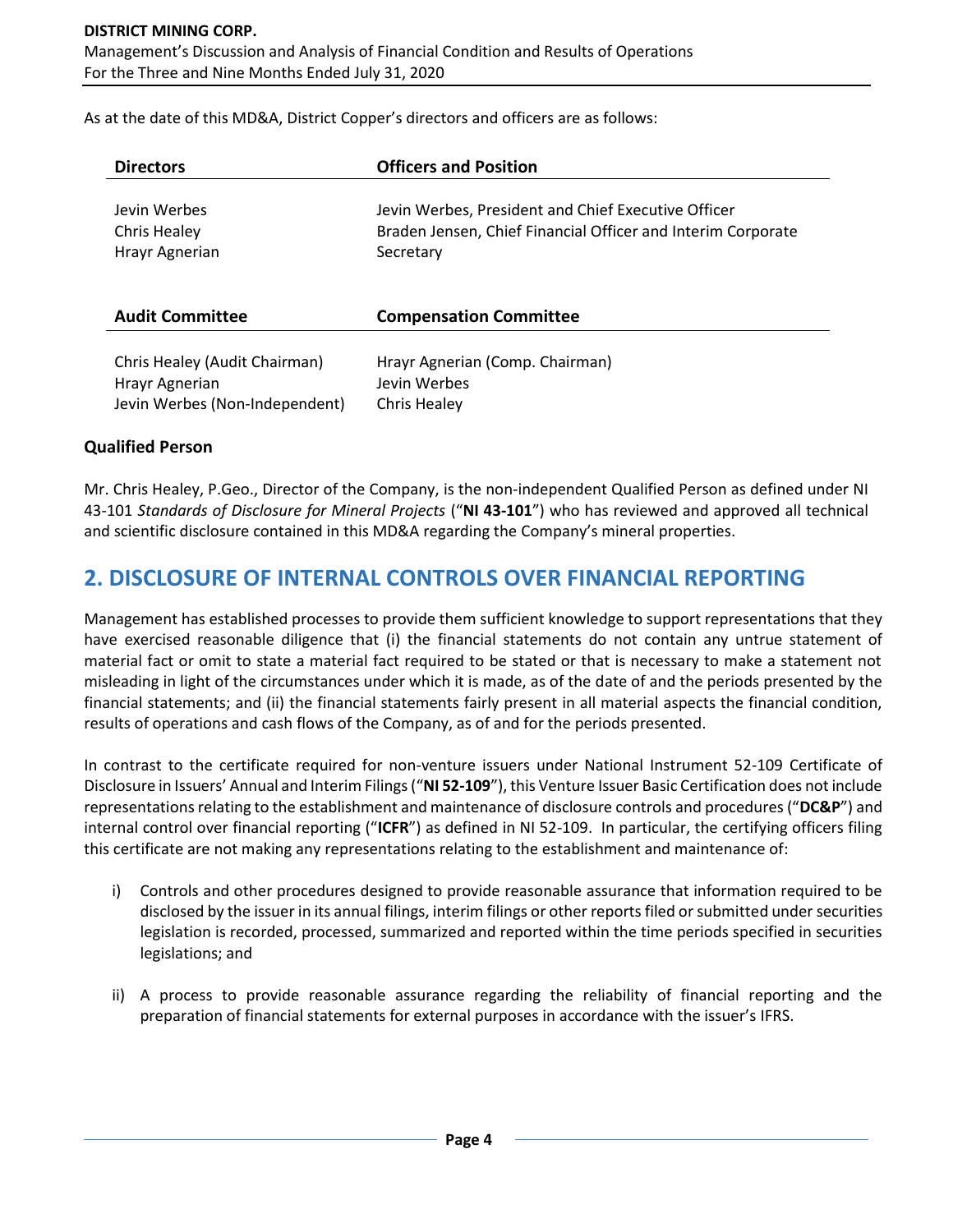The issuer's certifying officers are responsible for ensuring that processes are in place to provide them with enough knowledge to support the representations they are making in this certificate. Investors should be aware that inherent limitations on the ability of certifying officers of a venture issuer to design and implement on a costeffective basis DC&P and ICFR as defined in NI 52-109 may result in additional risks to the quality, reliability, transparency and timeliness of interim and annual filings and other reports provided under securities legislation.

# **3. FORWARD-LOOKING STATEMENTS**

Certain statements contained in this MD&A constitute "*forward-looking statements*" within the meaning of Canadian securities legislation. These forward-looking statements are made as of the date of this MD&A and the Company does not undertake to update any forward-looking statement that may be made from time to time by the Company or on its behalf, except in accordance with applicable laws.

Forward-looking statements relate to future events or future performance and reflect management's expectations or beliefs regarding future events and include, but are not limited to, statements with respect to the estimation of mineral reserves and resources, the realization of mineral resource and mineral reserve estimates, the timing and amount of estimated future production, costs of production, capital expenditures, success of mining operations, environmental risks, unanticipated reclamation expenses, title disputes or claims and limitations on insurance coverage.

Except for statements of historical fact relating to the Company, certain information contained herein constitutes forward-looking statements. The words "may", "will", "continue", "could", "should", "would", "suspect", "outlook", "believes", "plan", "anticipates", "estimate", "expects", "intends" and words and expressions of similar import are intended to identify forward-looking statements.

Forward-looking statements include, without limitation, information concerning possible or assumed future results of the Company's operations. These statements are not historical facts and only represent the Company's current beliefs as well as assumptions made by and information currently available to the Company concerning anticipated financial performance, business prospects, strategies, regulatory developments, development plans, exploration and development activities and commitments and future opportunities. Although management considers those assumptions to be reasonable based on information currently available to them, they may prove to be incorrect.

These statements are not guaranteeing of future performance and involve assumptions and risks and uncertainties that are difficult to predict. Therefore, actual results may differ materially from what is expressed, implied or forecasted in such forward-looking statements.

By their very nature, forward looking statements involve several known and unknown risks, uncertainties and other factors which may cause the actual results, performance, or achievements of the Company to be materially different from any future results, performance, or achievements expressed or implied by such forward-looking statements. Readers are cautioned not to place undue reliance on these forward-looking statements, and readers are advised to consider such forward-looking statements considering the risk factors set forth below and as further detailed in the "*Risks and Uncertainties*" section of this MD&A.

These risk factors include, but are not limited to, fluctuation in metal prices which are affected by numerous factors such as global supply and demand, inflation or deflation, global political and economic conditions; the Company's need for access to additional capital to explore and develop its projects; the risks inherent in the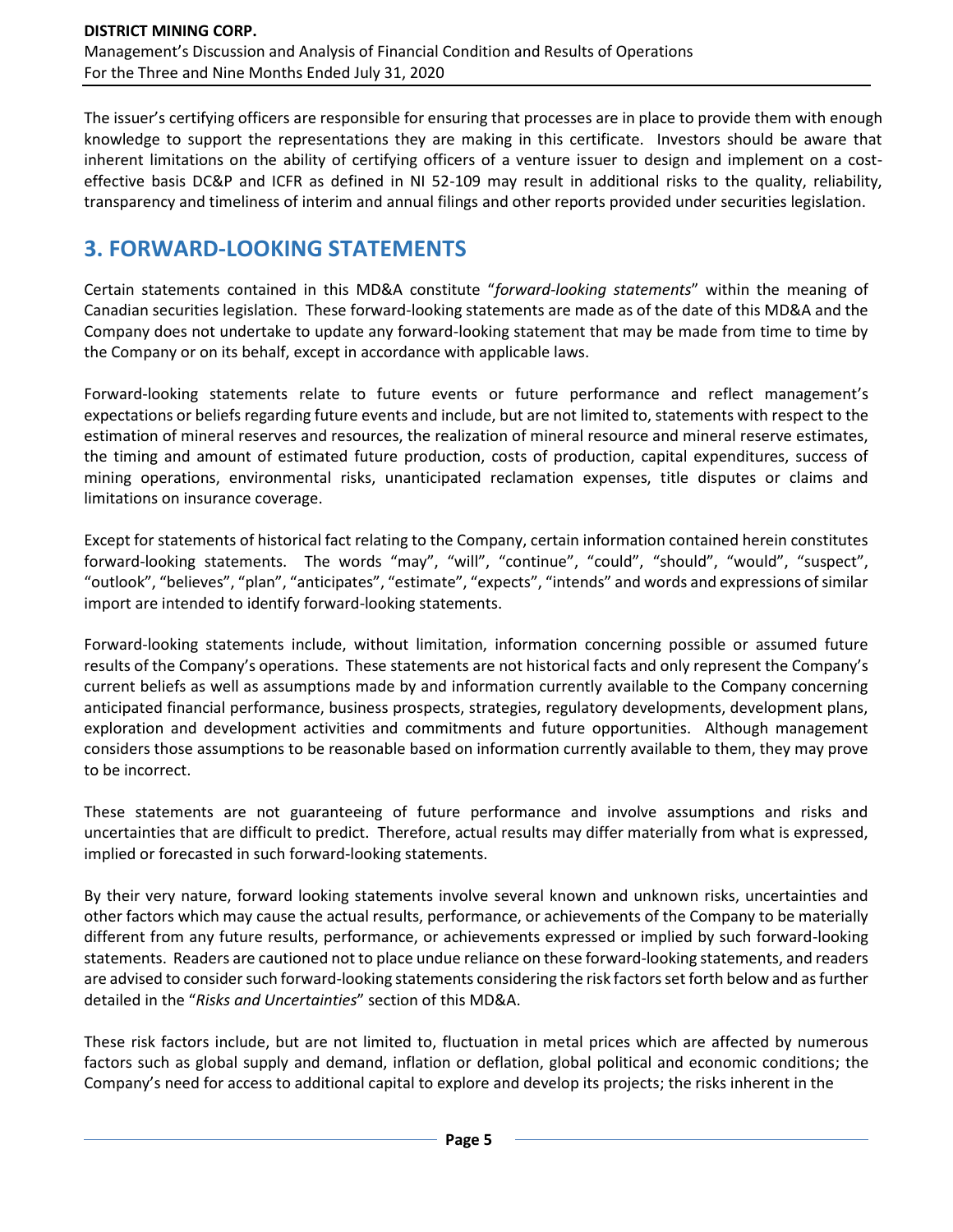exploration for and development of minerals including the risks of estimating the quantities and qualities of minerals, operating parameters and costs, receiving project permits and approvals, successful construction of mining and processing facilities, and uncertainty of ultimate profitability of mining operations, risks of litigation and other risks. The Company cautions that the foregoing list of factors that may affect future results is not exhaustive. When relying on any forward-looking statements in this MD&A to make decisions with respect to the Company, investors and others should carefully consider the risk factors set out in this MD&A and other uncertainties and potential events.

# **4. NINE MONTHS ENDED JULY 31, 2020 HIGHLIGHTS AND SIGNIFICANT EVENTS**

- On December 5, 2019, District filed a National Instrument 43-101 Technical Report on the Eaglehead Property, which was prepared by Robert A. (Bob) Lane, M.Sc., P.Geo. of Moose Mountain Technical Services as the Qualified Person. The Report recommended a future exploration program on the Eaglehead claims, requiring expenditures of approximately \$1,500,000. He further concluded that there were no current mineral resources attributed to the Eaglehead Property.
- On December 5, 2019, at the request of the Investment Industry Regulatory Organization of Canada and the TSX Venture Exchange, the Company clarified certain disclosures that were news released on SEDAR titled "District Copper Corp. Reports on Eaglehead Property" regarding the filing of the updated October 21, 2019 National Instrument 43-101, Technical Report on the Eaglehead Property, prepared by Robert A. (Bob) Lane, M.Sc., P.Geo. of Moose Mountain Technical Services. Specifically, the news release quoted the author as stating inter alia, *"that the Eaglehead porphyry Cu-Mo-Au-Ag Project is a Tier 1 Property (as defined by the TSX Venture Exchange)."* **The Eaglehead property does not satisfy the definition of a Tier 1 property per TSX Venture Exchange policies as the property has no mineral resources and/or mineral reserves.** The clarifying news release was disseminated to retract all references to the Eaglehead porphyry Cu-Mo-Au-Ag Project being a Tier 1 Property. The Company filed on SEDAR a revised technical report reflecting this change on December 9, 2019.
- On January 16, 2020, District Copper announced compilation results of the 2019 field program and airborne geophysical survey completed on its Stony Lake gold project located in Central Newfoundland. The compilation suggests that the Cape Ray/Valentine Lake structural trend occurs in a 2-3 kms wide corridor along the western side of the project area. All areas of anomalous to high grade gold mineralization within this corridor show a positive correlation to three regional scale NE trending interpreted fault zones within the Cape Ray/Valentine Lake structural trend. The gold mineralization in the Peddles-Gaters-Twin Pond areas correlates with regional scale positive magnetic features, possibly faults or linear intrusive bodies. The airborne survey identified several potential targets in the central and southern portions of the property.
- On February 7, 2020, Elmer Stewart and Mike Smith resigned from the Board of Directors.
- On February 10, 2020, the Company entered into a property sales agreement with Northern Fox Copper Inc. ("**Northern Fox**"), a wholly owned subsidiary of Copper Fox Metals Inc., where District has agreed to sell to the Northern Fox all of its right, title and interest in and to 6 contiguous mineral claims covering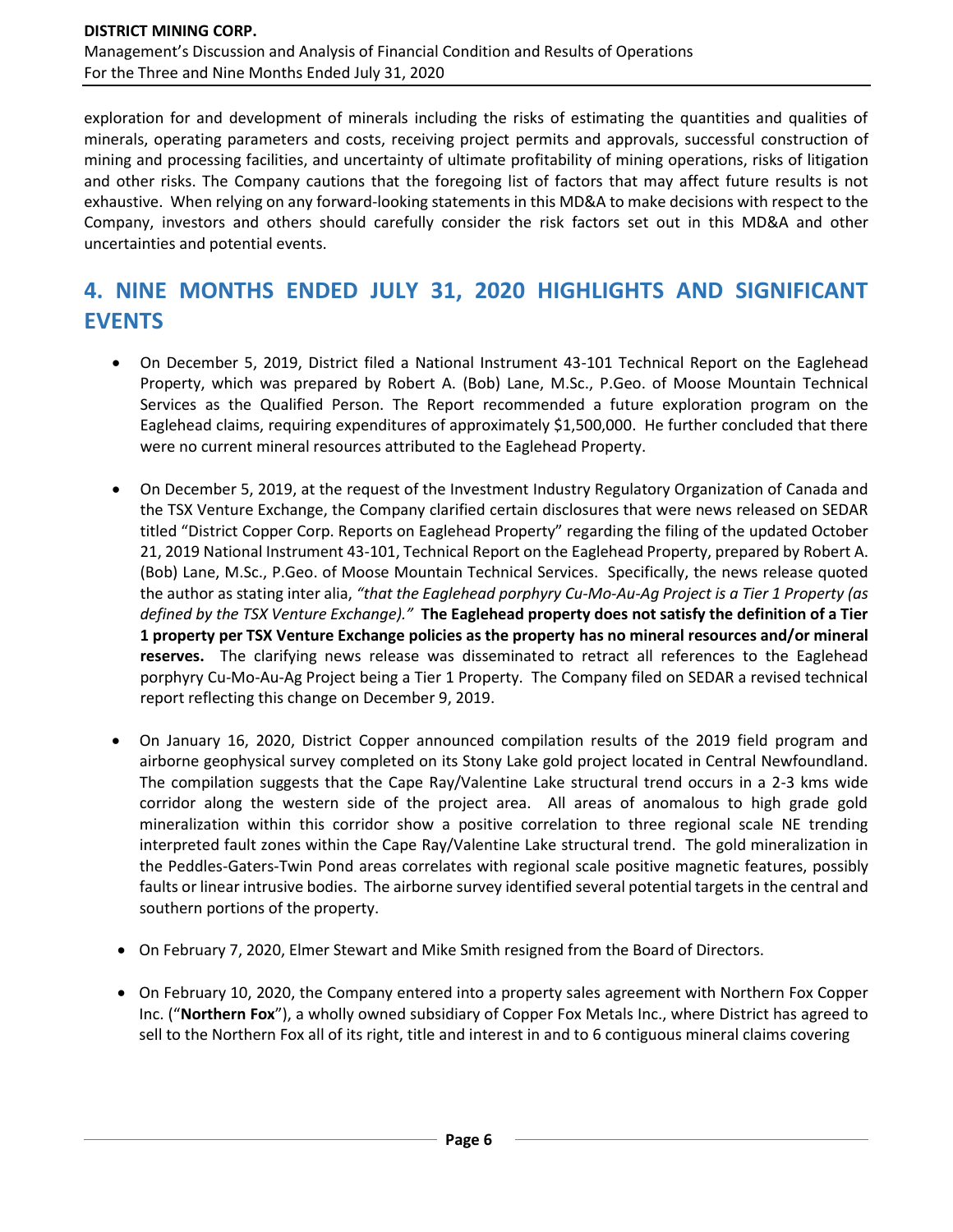approximately 15,956 hectares of lands located in the Liard Mining Division of northern British Columbia, historically referred to by District as the Eaglehead Property.

The sale is subject to the reservation a 0.5% net smelter return royalty for District on any future production. The consideration due and payable to District for the Eaglehead Property is the total sum of \$1,200,000, plus the assumption by Northern Fox of the reclamation bonds in the amount of \$212,000, which has been deposited by District with the Ministry of Mines and BMO.

Under the terms of the agreement, Northern Fox has paid a non-refundable deposit of \$50,000 upon signing the agreement. An additional \$150,000 will be paid upon the closing of the agreement and the balance of the purchase price in the amount of \$1,000,000 will be payable in three annual installments of \$340,000, \$330,000 and \$330,000, respectively, on each anniversary of the closing date.

The \$1,000,000 unpaid portion of the purchase price is guaranteed by Copper Fox and is to be secured by a general security agreement to be registered against the assets and undertaking of Northern Fox. The assets of Northern Fox include 33,283,264 common shares of District Copper. The disposition of the Eaglehead Property will by definition and under TSX Policies be considered a non-arm's length transaction as Northern Fox currently owns 24.40% of the issued and outstanding shares of District, and no longer has Board representation on District, as Elmer Stewart and Mike Smith, both directors for Copper Fox, resigned before the purchase agreement was signed.

On February 13, 2020, Copper Fox paid a non-refundable deposit of \$50,000 towards the purchase of the Eaglehead property.

Once the Company receives regulatory approval from the Minister of Mines, which is expected in Q4 2020, the deal will be finalized.

### *Subsequent to the Period Ended:*

- On May 21, 2020, the Company received conditional approval from the TSX:V with regards to the proposed sale of the Eaglehead Property. District Copper and Northern Fox have submitted the necessary documentation that is required by the Ministry of Mines in order to allow Northern Fox to deposit the replacement bonding amounts.
- District entered into an arm's length mineral property option agreement with Global Vanadium Corp. ("**Global**") The Agreement allows Global to option and earn up to 100% of eight mineral licenses located in the vicinity of Grand Falls central Newfoundland, known as Stony Lake. The acquisitions are subject to TSX Venture Exchange approval.

Global can exercise the option to earn a 75% interest in the Property according to the following terms:

a) Paying District \$75,000 CDN within fifteen business days following the date this Agreement is accepted for filing by the TSX Venture Exchange (paid),

b) Issuing District 500,000 fully paid and non-assessable common shares of Global within fifteen business days following the Approval Date (issued),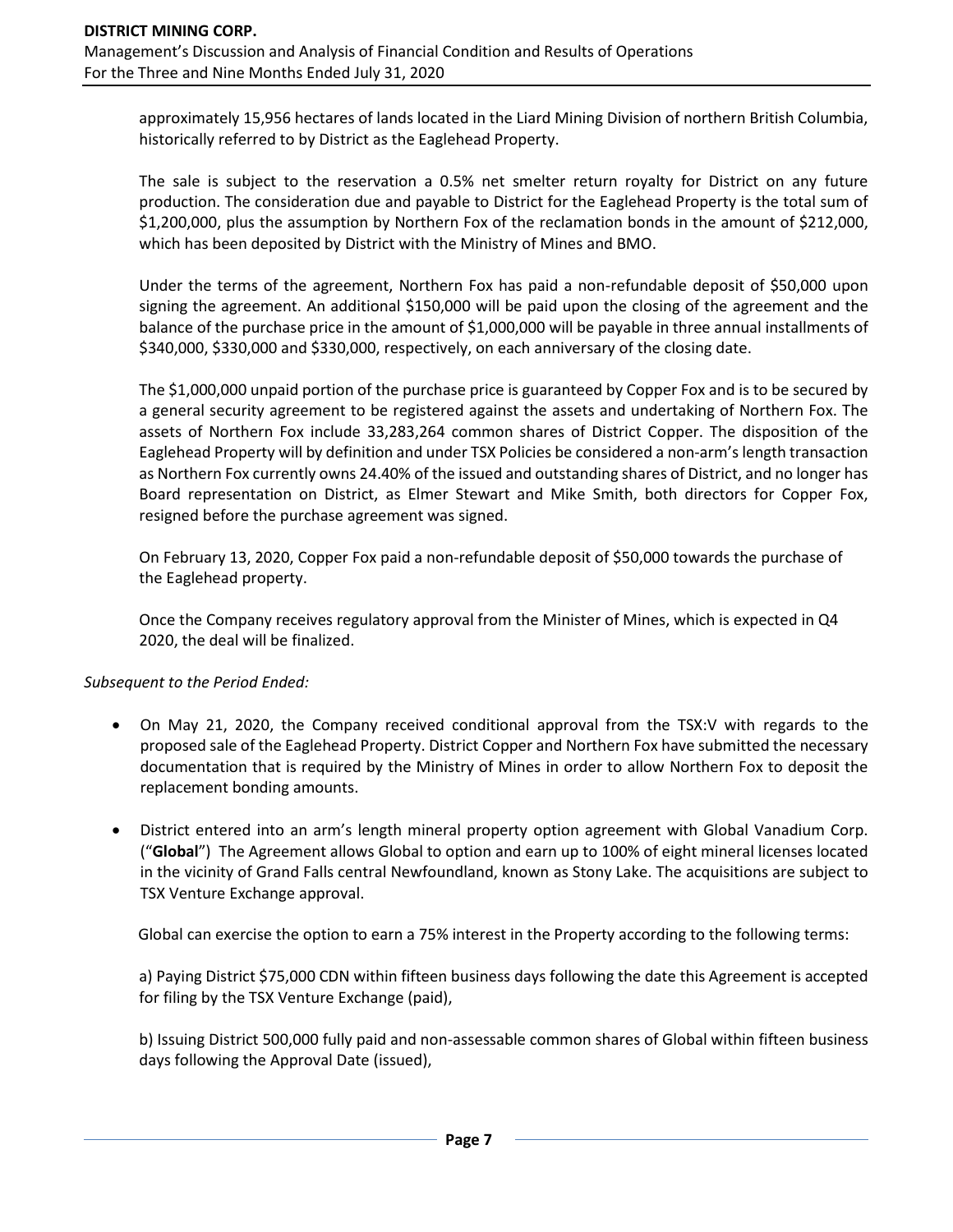c) Paying District \$125,000 CDN and making exploration expenditures of not less than \$150,000 CDN by or before the 15-month anniversary of the Approval Date,

d) Issuing District 1,200,000 fully paid and non-assessable common shares of Global on or before the 15 month anniversary of the Approval Date,

e) Paying District \$150,000 and making additional exploration expenditures of not less than \$250,000 (for cumulative exploration expenditures of \$400,000) by or before the 2-year anniversary of the Approval Date, and

f) Issuing District an additional 1,600,000 fully paid and non-assessable common shares of the Purchaser on or before the 2-year anniversary of the Approval Date.

The 25% exercise price terms are that Global can exercise the option as to a further 25% interest in the Stoney Lake Property (for a total interest of 100% percent) by:

a) Paying District \$500,000 CDN on or before the 3-year anniversary of the Approval Date, and

b) Issuing District 2,000,000 fully paid and non-assessable common shares of Global on or before the 3 year anniversary of the Approval Date.

The option agreement closed on August 14, 2020. Global has subsequently changed its name to K9 Gold Corp.

• On August 8, 2020, 9,150,000 warrants expired.

## **5. PROPERTY SUMMARY**

The COVID-19 pandemic has negatively affected the resource sector, leading to reduced levels of operations and significant delays in execution of exploration plans. To advance the positive results achieved in 2019 on the Stony Lake project, the Company entered into an asset sale agreement for its Eaglehead copper project. The proceeds were intended to fund further exploration on the Stony Lake project in 2020, in addition to general and administrative expenses. This transaction has been delayed due to restrictions imposed as a result of the COVID-19 pandemic.

### **COVID-19 Response Plan**

The Company has developed protocols from the rules and regulations outlined by the Province of Newfoundland and Labrador as well as following guidelines recommended by the Province of Ontario if the Company decides to conduct field operations on its Matachewan gold project.

### **Stony Lake Project**

In 2019, District acquired and focused all its exploration efforts on its 100% owned Stony Lake gold project (13,025ha) located on the Cape Ray/Valentine Lake (**"CRVL"**) structural trend in central Newfoundland. This structural trend is gaining considerable exploration interest subsequent to the discovery of several zones of highgrade gold mineralization, such as Sokoman Iron Corporation's ("**Sokoman**") Moosehead discovery, Antler Gold's Twilight zone and Marathon's Valentine Lake gold deposit. The work completed on the Stony Lake project suggests that the CRVL trend underlying the Stony Lake project has potential to host several different styles of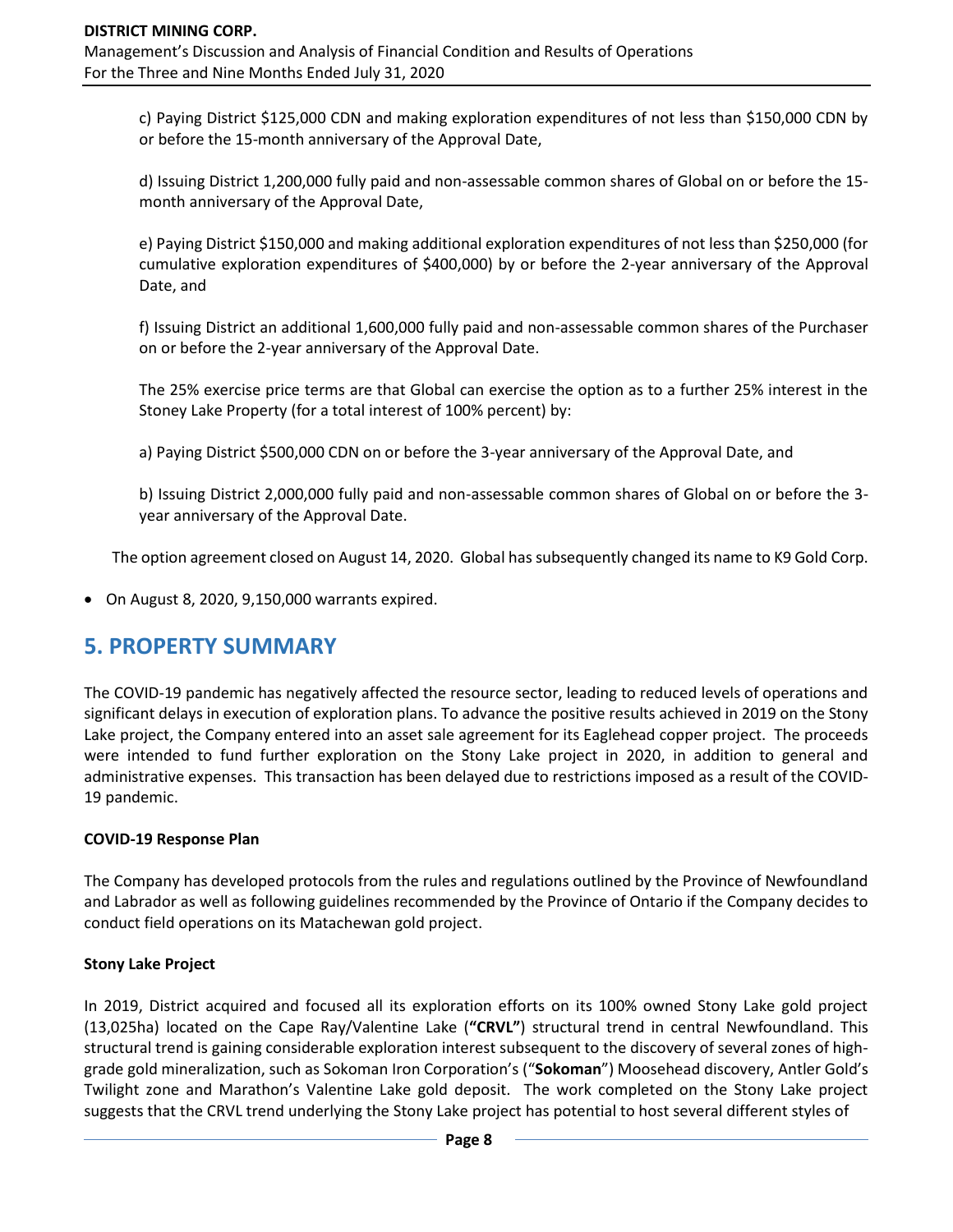gold mineralization including orogenic gold mineralization in the basement under the Botwood sediments and disseminated gold mineralization in structurally controlled zones within the Botwood sediments.

The Stony Lake project is subject to a 2.0% NSR if the price of gold is US \$2,000 per ounce or less and a 3% NSR if the price of gold is \$2,000 or greater per ounce.

The Stony Lake project covers approximately 27 km of strike length of the Cape Ray/Valentine Lake trend located between Sokoman's Moosehead discovery located approximately 3 kilometers to the northeast of the project boundary and the Twilight zone discovery to the southwest. Sokoman has reported a significant number of highgrade gold intersections from its Moosehead discovery including:

- Drill hole, MH-18-01, (see Sokoman news release dated July 24, 2017) returned 11.9 m of 44.96 g Au/t from 109.0 m to 120.9 m,
- Drill hole MH-18-08 intersected 1.05 m of 207.1 g Au/t from 8.50 to 9.55m and 2.28m of 42.36 g Au/t from 33.07 to 35.35m (see Sokoman news release dated August 28, 2018), and
- MH-19-62 intersected 33.59 g Au/t over a 4.80 m core length (see Sokoman news release dated April 24, 2019).

### Historical Exploration Results

The historical exploration activities and results on the property have been reported by District in previous news releases and summarized in a National Instrument 43-101 Technical Report entitled "Compilation of Historical Geological, Geochemical and Geophysical Exploration Work Carried out Over the Stony Lake Epithermal Gold Project, Grand Falls-Bishops Falls Area, Central Newfoundland" prepared by Larry Pilgrim, P. Geo as Qualified Person with an effective date of September 18, 2018.

#### 2019 Field Exploration Program

In 2019, a total of \$251,318 was spent on mapping, prospecting, sampling, analytical results and a property wide airborne magnetometer and radiometric survey to map bedrock lithologies, structural features and areas of structurally controlled potassic alteration. The airborne geophysical survey was completed in August 2019. The results and interpretation of the airborne geophysical survey is currently under review.

#### **Significant Results (From 2019 and Earlier):**

- Eight areas of highly anomalous to high grade gold (15.05 g/t) mineralization have been identified.
- The gold mineralization is hosted in quartz feldspar porphyry, pyrite, and arsenopyrite bearing reduced sandstone, quartz stockwork, and quartz veins.
- The gold mineralization exhibits arsenic-antimony-molybdenum geochemical associations with a high gold to silver ratio.
- The gold mineralization is characterized by sericite, silica, ankerite, carbonate, and chlorite alteration typically as pervasive alteration and envelopes around quartz stockwork and quartz veins.
- Pyrite and arsenopyrite (1-3% total sulphide) are common to the gold mineralization in all samples containing greater than 50 parts per billion gold.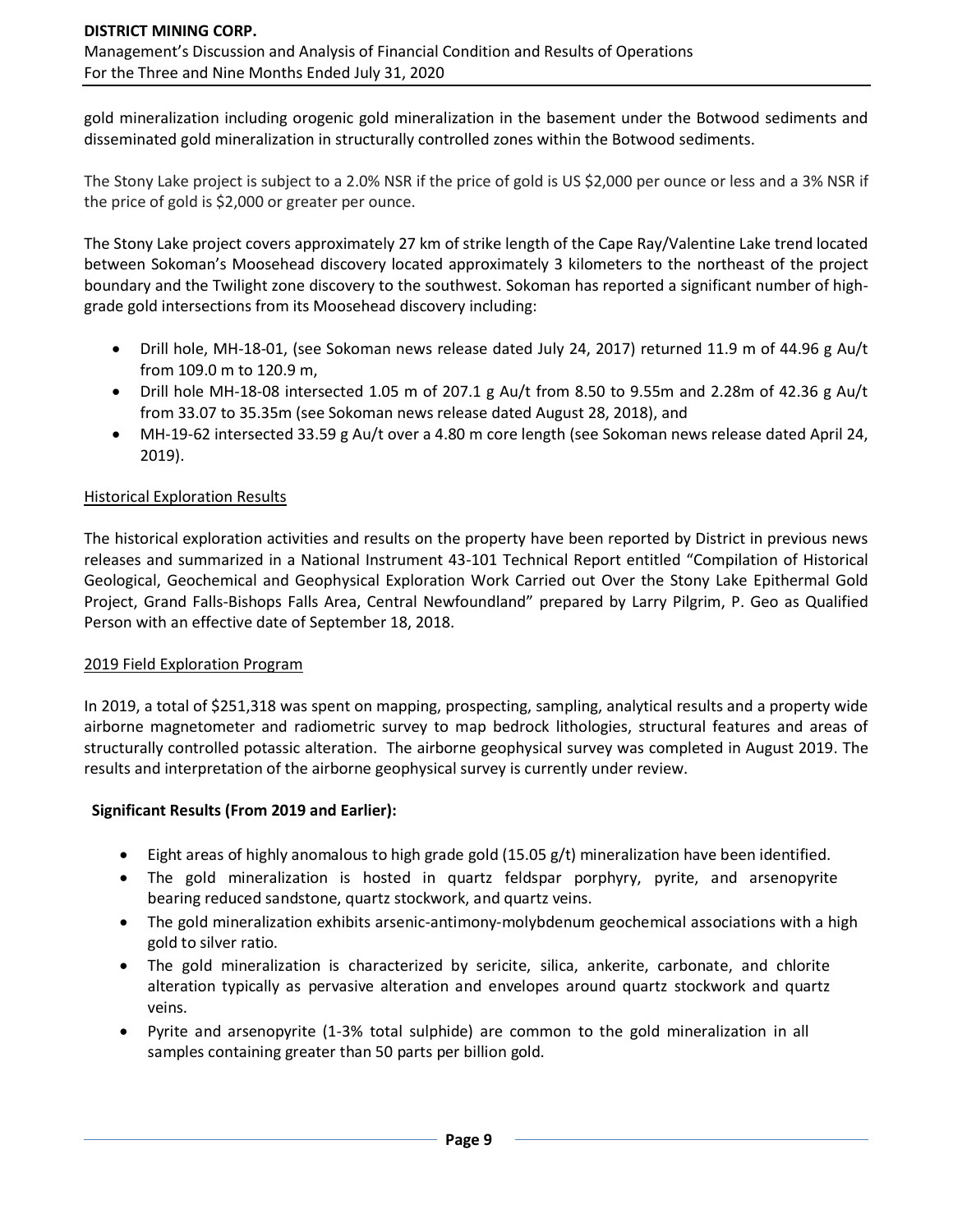Interpretation of the results of the 2019 field program suggest that two separate styles of gold mineralization may occur on the property:

- Widespread low grade (0.5 to 4.0 g/t Au) mineralized quartz-felspar-porphyry, pyritic sandstone, quartz veins and quartz stockwork as seen exposed in the Silurian-age Botwood Group sediments; and
- A high-grade gold environment (up to 15 g/t Au), in the basement rocks below the Botwood sediments similar to the adjacent Sokoman Minerals Moosehead discovery, as well as the nearby New Found Gold Queensway Project.

During 2019, 286 bedrock samples were collected for gold and multi-element analysis from nine separate areas of the property that were prospected and mapped for lithologies, alterations, and styles of mineralization.

The 2019 field program covered the northern portion of the property and identified eight areas of anomalous to low grade gold mineralization (greater than 50 ppb to over 4,000 ppb gold) hosted in altered sediments of the Botwood Group and in quartz feldspar porphyry dikes that intrude the Botwood Group. The gold mineralization in each zone remains open along strike.

The statistical data for gold and pathfinder elements for the 286 samples are listed in the table below.

|                | Gold (ppb) | Arsenic (ppm) | Antimony (ppm)<br>Molybdenum (ppm) |       |
|----------------|------------|---------------|------------------------------------|-------|
| <b>Median</b>  | 60         | 89            |                                    |       |
| Average        | 215        | 1,052         | 10.5                               | 1.6   |
| <b>Minimum</b> |            |               | < 0.1                              | < 0.1 |
| Maximum        | 4.026      | 10,000        | 1,652                              | 60.2  |

*(ppb)=parts per billion, (ppm)=parts per million, detection limit for gold is 5 ppb, numbers in the above table have been rounded.*

The statistical analysis by lithology for samples containing greater than 50 ppb gold are listed below.

| Lithology      | <b>Element</b> | Median | Average | Min | <b>Max</b> | # of Samples |
|----------------|----------------|--------|---------|-----|------------|--------------|
| <b>QFP</b>     | Gold (ppb)     | 266    | 388     | 50  | 1,702      | 26           |
|                | Arsenic (ppm)  | 3,168  | 3,159   | 200 | 6,181      |              |
| Stockwork/Vein | Gold (ppb)     | 124    | 601     | 50  | 4,026      | 18           |
|                | Arsenic (ppm)  | 99     | 394     |     | 3,468      |              |
| Sandstone      | Gold (ppb)     | 158    | 349     | 50  | 1,744      | 63           |
|                | Arsenic (ppm)  | 2,165  | 2,690   | 3   | 10,000     |              |

*QFP=Quartz Feldspar Porphyry. The number in the above table have been rounded.*

The property is covered by glacial overburden, swamp and thick forest with outcrop and sub crop exposure estimated to be less than 1% which hampered the mapping and prospecting program. Road access is generally good.

Five of the eight zones of sediment and intrusive hosted; anomalous to low grade gold mineralization explored in 2019 lies within the northeast-southwest trending corridor identified by the airborne geophysical survey. Significant (greater than 50 ppb) gold concentrations are hosted in pyrite and arsenopyrite bearing (1-3% total sulphide), altered sandstone and siltstones of the Botwood Group, quartz feldspar porphyry dikes, thin quartz veins and veinlets and sheeted quartz veins.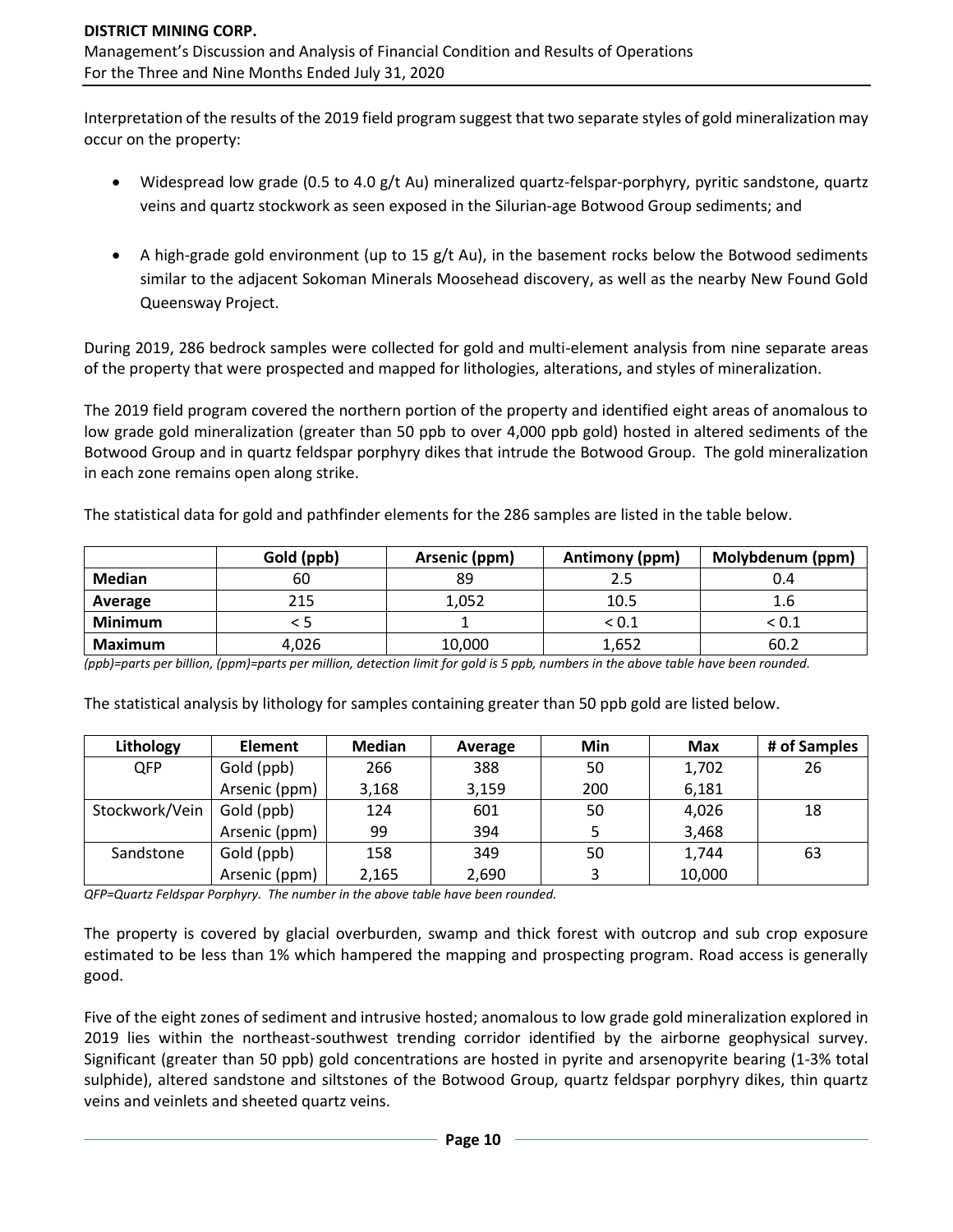The gold mineralization exhibits sporadic to pervasive silicification and sericitization as well as lesser amounts of chlorite, carbonate and ankerite (iron carbonate) alteration. The carbonate alteration (carbonate and ankerite) is more pronounced in the quartz veins and sheeted quartz veinlets. Pyrite and arsenopyrite are ubiquitous to all samples containing greater than 50 ppb gold. In rare instances stibnite and galena were also observed.

In the northern portion of the property, three northeast-southwest trending parallel zones (approximately 400m apart) of anomalous to low grade gold mineralization have been identified. The first zone measures 600m by 200m and is located approximately 400m east of the second zone that measures approximately 1,600m by 600m. The mineralization in both zones remains open to the northeast and southwest. The third zone located approximately 400m west of the second zone is a 6,000m long, northeast-southwest linear trend hosting five areas of anomalous to low grade gold mineralization that remains open to extension. This zone is associated with a prominent topographic lineament and interpreted regional scale fault zone in the rocks underlying the Botwood sediments.

Southwest of Zone 3, anomalous to low grade gold mineralization has been located over an area of 1,400m by 400m around Frenchman's Pond and over a 400m by 200m area south of Tumbler Lake. The mineralization in both zones remain open along strike to the northeast and southwest. Three other areas (with 2-3 samples) of anomalous gold values; Caters Pond (52-383 ppb gold), Island Pond (86-489 ppb gold) and Big Rocky Pond (801- 4,026 ppb gold) have been identified that require additional prospecting and mapping. The south end (50%) of the property has not been prospected.

The highlights of the interpretation of the 2019 airborne geophysical survey are set out below:

- The Cape Ray/Valentine Lake structural trend occurs in a 2-3 kms wide corridor along the entire western side of the project area,
- All areas of sediment and intrusive hosted anomalous to low grade gold mineralization located within this corridor show a positive correlation to three regional scale NE trending interpreted fault zones,
- In the south-central portion of the property; (Peddles-Gaters-Twin Pond areas) the areas of gold mineralization exhibit a positive correlation with a regional scale NE trending linear positive magnetic feature, and
- The historical exploration completed on the Flyers Grid zone is located on a NE trending interpreted fault zone that extends onto the Sokoman project to the northeast.

The 2019 airborne survey was instrumental in mapping the regional scale structures within the basement rocks that occur below the Botwood Group sediments. The survey mapped three broad, regional scale interpreted fault zones within a 2-3kms wide corridor along the west side of the Stony Lake project that is interpreted to represent the main structural features of the Cape Ray/Valentine Lake structural trend underlying the project area.

All areas of anomalous to low grade gold mineralization located within the property exhibit a good correlation with interpreted basement structures (fault zones) outlined by the airborne geophysical survey.

Approximately 50% (northern half) of the property has been covered by preliminary mapping, prospecting and sampling in 2019. The 2019 airborne survey and historical exploration have identified a number of prospective targets that have not been explored to date. These include: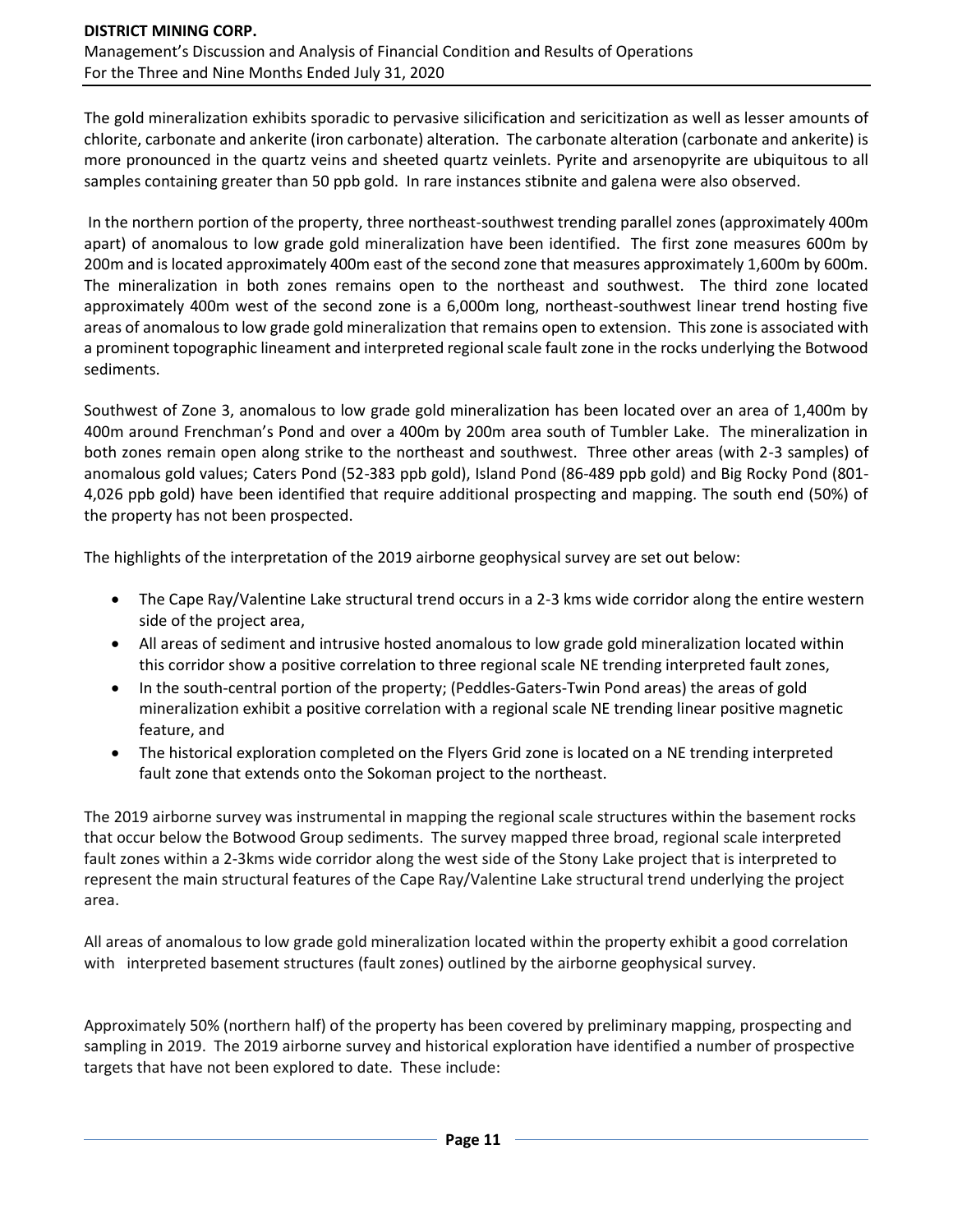- numerous areas of soil, till and lake sediments gold geochemical anomalies outlined prior to 2019 that exhibit a crude correlation to interpreted faults, and
- The portion of the interpreted Cape Ray/Valentine Lake structural trend located south of the area explored in 2019.

### **Eaglehead Property**

The Company owns 100% of the Eaglehead copper-molybdenum-gold property; an exploration stage project (15,956 Ha) located in the Liard Mining District in northern British Columbia, 40 kilometers east of Dease Lake.

District filed on SEDAR a National Instrument 43-101 Technical Report, dated October 21, 2019, on the Eaglehead Property, which was prepared by Robert A. (Bob) Lane, M.Sc, P.Geo. of Moose Mountain Technical Services as Qualified Person. The Report recommended a future exploration program, requiring expenditures of approximately \$1,500,000 and concluded that there are no current mineral resources or mineral reserves attributed to the Eaglehead Property. The Technical Report indicates that the Eaglehead porphyry Cu-Mo-Au-Ag Property has considerable merit and that further exploration is warranted to more fully evaluate the potential of the project to host an economic calc-alkalic porphyry Cu-Mo-Au-Ag deposit.

On February 10, 2020, the Company entered into a property sales agreement with Northern Fox Copper Inc. ("**Northern Fox**"), a wholly owned subsidiary of Copper Fox Metals Inc., where District agreed to sell to Northern Fox all of its right, title and interest in the Eaglehead project located in the Liard Mining Division of northern British Columbia.

The consideration to be received by District includes a 0.5% net smelter return royalty on any future production; cash payments totaling \$1,200,000 and assumption by Northern Fox of the reclamation bonds in the amount of \$212,000, which was deposited by District with the Ministry of Mines for the Province of British Columbia.

The Eaglehead project was placed on care and maintenance in 2018.

#### **Matachewan Gold Project**

The Matachewan Gold project (formerly the Whiskey Jack project) is a joint venture with O3 Mining Inc (formerly Alexandra Minerals) and District Copper Corp. The joint venture is shared on a 50:50 basis with O3 acting as Operator. The project consists of 86 single and boundary cells (1,328 hectares) located in the southwest portion of Cairo Township in the Timiskaming Mining District, Province of Ontario, NTS sheet 41P/15. The project is located approximately 5 kms east of Alamos Gold Inc's Young Davidson gold mine and 1.5 km east of the town of Matachewan. The property is subject to a 3% NSR from production. Upon receipt of payments totalling \$1 million pursuant to the NSR, the NSR payable from production is reduced to 2%.

Due to the lack of expenditures on this project over the past few years and the Company's previous focus on copper exploration, District wrote down the value of the project to \$1. With the change in focus to gold exploration in mid 2018, District is considering proposing an exploration program for 2020 to O3 Mining Inc.

The Matachewan property is located approximately 5 kms east of the Young Davidson Mine. The Young Davidson mine is a mid-tier (180,000 to 190,000 oz's per year - Alamos Gold's 2019 production guidance) underground producing gold mine with proven and probable reserves of 37.9 Mt grading 2.67 g/t gold containing 3.26 million ounces of gold as at December 2018.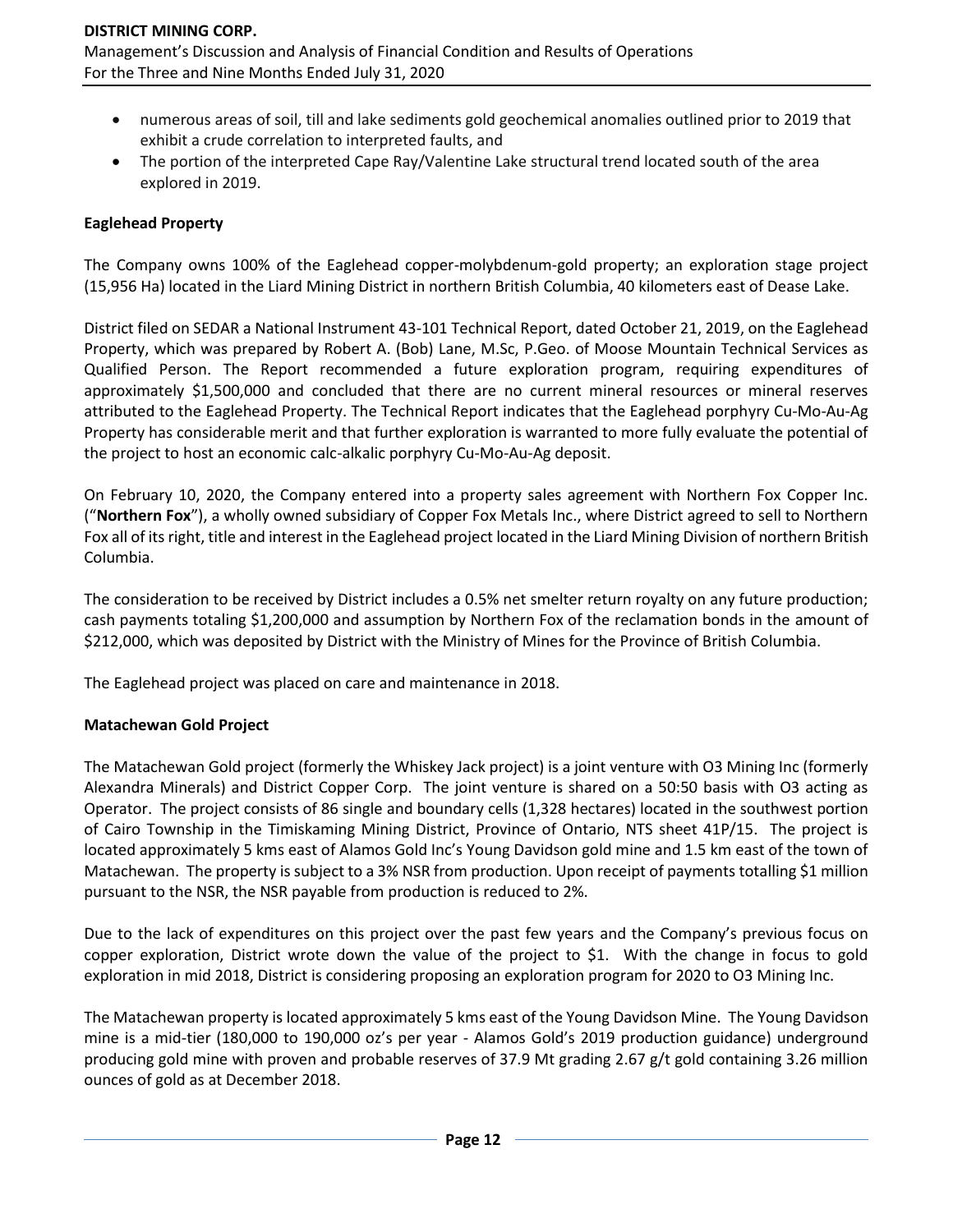The property lies within Matachewan gold district in the southwest portion of the Abitibi Greenstone belt. The Abitibi Greenstone belt hosts the Kirkland-Larder Lake trend along which the Val D'Or, Cadillac, Rouyn-Noranda, Kirkland Lake, and Matachewan gold districts occur. These gold districts are reported to have a combined historic production of 34 million ounces of gold. The Larder Lake-Cadillac Break is interpreted to be the main structural control on gold mineralization in the Young-Davidson deposit and in the Matachewan gold district.

The exploration model for the property is gold bearing sulphide mineralization like the Young Davidson Mine within shear hosted, sub-vertical, silica and carbonate altered structures in mafic volcanics and syenite and dioritic intrusives associated with the Larder Lake-Cadillac Break.

The property is underlain by an assemblage of mafic to ultra-mafic volcanic rocks and numerous porphyritic syenite to quartz diorite intrusives on the eastern portion of the property. A prominent north-south trending diabase dike swarm like that which occurs on the Young Davidson property occur in the center of the project. It is interpreted that the major east-northeast trending deformation zone that crosses the center of the property is a splay fault off the Larder Lake-Cadillac Break structure.

Historical exploration of the property reported gold assays from pyritic chert in proximity to grey porphyritic syenites of 2,500 ppb (2.5g/t) and 5,900 ppb (5.9g/t) over 2 meter intervals from trench 9A and grab samples of 64,800 ppb (64.8g/t), 14,400 ppb (14.4 g/t), 2,380 ppb (2.38g/t) and 940 ppb and 690 ppb from the bedrock around trench 9A (Brisbane 1981).

Exploration completed by District's predecessor company in 2003 consisted of surface sampling, a limited ground geophysical survey and a small diamond drilling program. This work reported gold mineralization in quartz veins in mafic volcanics, weakly pyritic altered volcanics, iron formation, pyritic interflow sediments, green carbonate altered zones and in weakly pyritic syenite intrusive. Two rock chip samples of volcanic breccia are reported to have assayed 1,445ppb (1.45g/t) and 1,090ppb (1.09 g/t) each over a 3m interval. The geophysical survey defined eleven targets within the property that exhibit chargeability, resistivity, and magnetic signatures.

The limited diamond drilling program completed in 2008 intersected several intervals of gold mineralization including 2.25 g/t Au over 6m, 4.14 g/t Au over 1.5m, and 5.34 g/t Au over 1.5m. No follow-up drilling of these mineralized intervals has been completed. Unfortunately, most of the technical data generated by the prior trenching and drilling programs is not available for review as is typical with long life projects that have been explored by several exploration companies.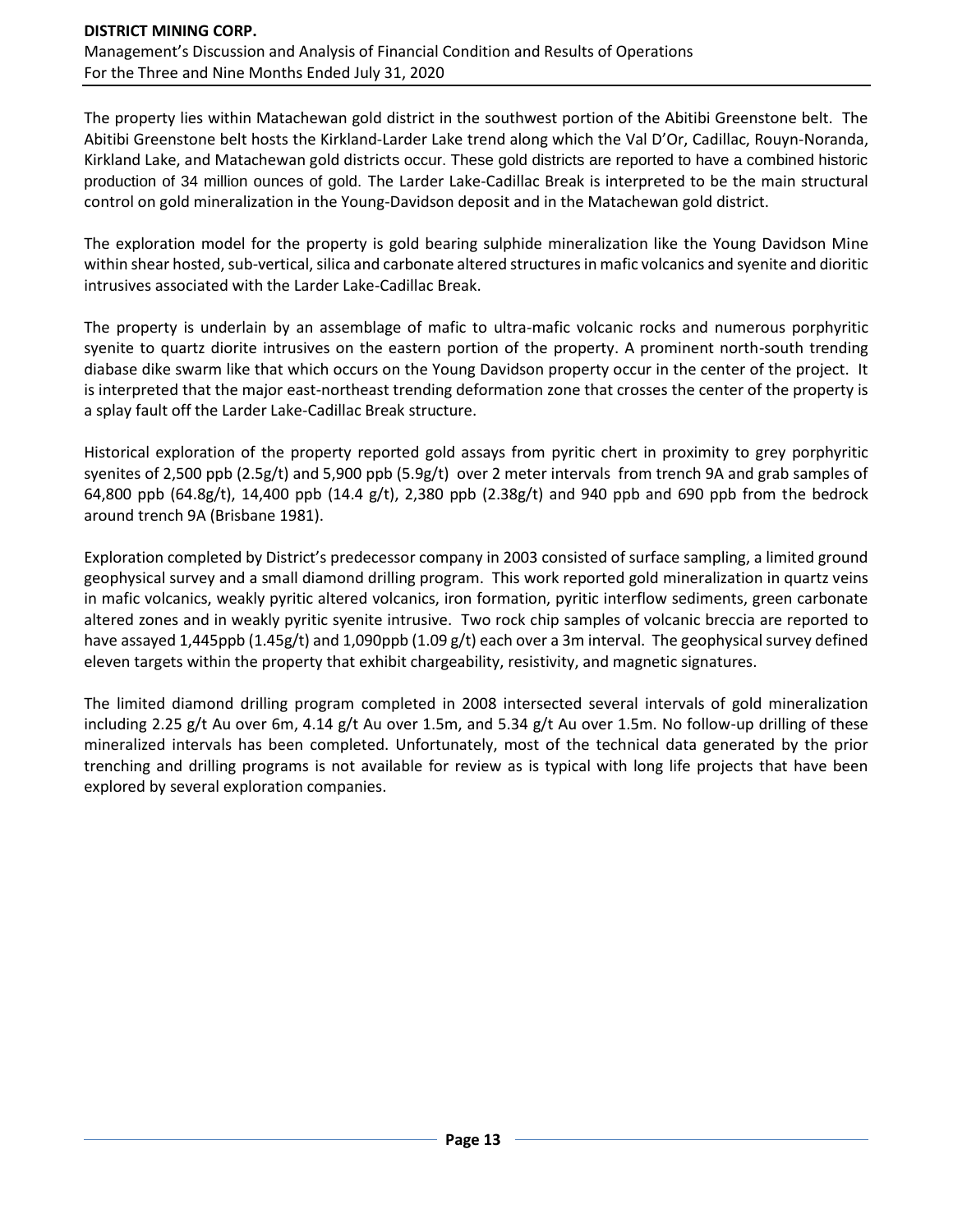# **6. SUMMARY OF QUARTERLY RESULTS**

The quarterly results are as follows:

|                               | July 31, 2020<br>3 months ended | April 30, 2020<br>3 months ended | <b>January 31, 2020</b><br>3 months ended | October 31, 2019<br>3 months ended |  |
|-------------------------------|---------------------------------|----------------------------------|-------------------------------------------|------------------------------------|--|
| Loss before taxes             | \$<br>78,087                    | \$<br>76,103                     | \$<br>71,191                              | Ś.<br>181,191                      |  |
| Net loss                      | 77,723                          | 71,787                           | 17,347                                    | 142,534                            |  |
| Comprehensive loss            | 77,723                          | 71,787                           | 17,347                                    | 88,310                             |  |
| Comprehensive loss per share, |                                 |                                  |                                           |                                    |  |
| basic and diluted             | 0.00                            | 0.00                             | 0.00                                      | 0.00                               |  |
|                               |                                 |                                  |                                           |                                    |  |
|                               | July 31, 2019                   | April 30, 2019                   | January 31, 2019                          | October 31, 2018                   |  |
|                               | 3 months ended                  | 3 months ended                   | 3 months ended                            | 3 months ended                     |  |
| Loss before taxes             | 72.294<br>Ś                     | Ś.<br>181.890                    | Ś.<br>87.287                              | Ś<br>232,126                       |  |
| Net loss                      | 55,442                          | 11,057,239                       | 54,224                                    | 113,468                            |  |
| Comprehensive loss            | 55,442                          | 11,057,239                       | 54,224                                    | 113,468                            |  |
| Comprehensive loss per share, |                                 |                                  |                                           |                                    |  |
| basic and diluted             | 0.00                            | 0.08                             | 0.00                                      | 0.00                               |  |

The Company's quarterly operating expenses increased slightly in Q3 2020 compared to Q3 2019 due to a slight increase in consulting fees.

# **7. DISCUSSION OF OPERATIONS**

### **Three Months Ended July 31, 2020 Compared to Three Months Ended July 31, 2019**

For the three months ended July 31, 2020, the Company recorded a comprehensive loss of \$77,723 or \$0.00 per share compared to a comprehensive loss of \$55,442 or \$0.00 per share in the comparable three months ended July 31, 2019. The increase in comprehensive loss is due to the increase in office expenses and flow through income in the prior comparable period.

|                          | <b>Three Months Ended</b><br><b>July 31, 2020</b> | <b>Three Months Ended</b><br><b>July 31, 2019</b> | <b>Discussion</b>                                                                                    |
|--------------------------|---------------------------------------------------|---------------------------------------------------|------------------------------------------------------------------------------------------------------|
| <b>Accretion</b>         | \$473                                             | \$473                                             | Accretion remained unchanged.                                                                        |
| <b>Consulting Fees</b>   | \$53,000                                          | \$51,600                                          | Consulting fees increased slightly due to<br>one additional consultant being<br>retained in Q3 2020. |
| <b>Director Fees</b>     | <b>SNil</b>                                       | \$4,500                                           | Directors' fees decreased due to the<br>resignation of two directors at the<br>beginning of Q2 2020. |
| <b>Office</b>            | \$12,734                                          | \$4,393                                           | Office expenses decreased due to the<br>increase in D&O insurance.                                   |
| <b>Professional Fees</b> | \$8,999                                           | \$Nil                                             | Professional fees increased due to the<br>sale of Eaglehead.                                         |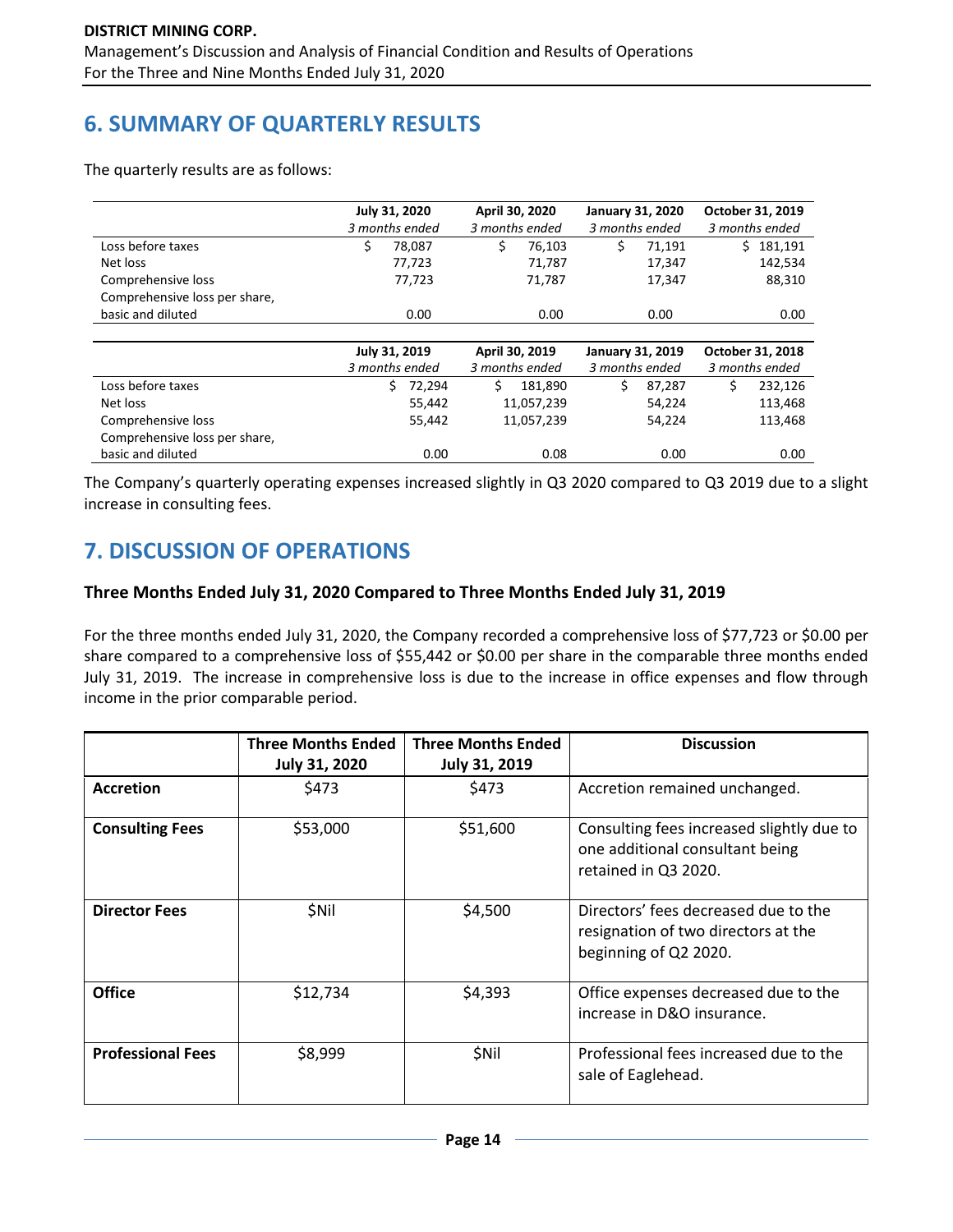### **DISTRICT MINING CORP.**

Management's Discussion and Analysis of Financial Condition and Results of Operations For the Three and Nine Months Ended July 31, 2020

|                           | <b>Three Months Ended</b> | <b>Three Months Ended</b> | <b>Discussion</b>                       |
|---------------------------|---------------------------|---------------------------|-----------------------------------------|
|                           | July 31, 2020             | July 31, 2019             |                                         |
| Rent                      | \$2,250                   | \$5,250                   | Rent decreased due to a reduction in    |
|                           |                           |                           | rent.                                   |
| <b>Shareholder</b>        | \$631                     | \$4,382                   | Shareholder communications decreased    |
| <b>Communications</b>     |                           |                           | due to fewer news releases.             |
|                           |                           |                           |                                         |
| <b>Transfer Agent and</b> | \$Nil                     | \$1,696                   | Transfer agent and regulatory fees      |
| <b>Regulatory Fees</b>    |                           |                           | decreased due a decrease in activity.   |
|                           |                           |                           |                                         |
| <b>Flow-Through</b>       | (\$12)                    | (527, 354)                | Flow-through premium income             |
| <b>Premium Income</b>     |                           |                           | decreased due to their being less flow- |
|                           |                           |                           | through money remaining and spent in    |
|                           |                           |                           | Q3 2020 compared to Q3 2019.            |
|                           |                           |                           |                                         |
| <b>Interest Income</b>    | (\$352)                   | (5513)                    | Interest income remained relatively     |
|                           |                           |                           | unchanged.                              |
|                           |                           |                           |                                         |
| Property                  | \$Nil                     | \$11,015                  | Property impairment decreased           |
| Impairment                |                           |                           | because there was no property           |
|                           |                           |                           | impairment in Q3 2020.                  |

### **Nine Months Ended July 31, 2020 Compared to Nine Months Ended July 31, 2019**

For the nine months ended July 31, 2020, the Company recorded a comprehensive loss of \$166,858 or \$0.00 per share compared to a comprehensive loss of \$11,163,157 or \$0.10 per share in the comparable nine months ended July 31, 2019. The decrease in comprehensive loss is due to the impairment of the Eaglehead property in 2019 and the decrease in consulting fees, professional fees, promotional costs and transfer and regulatory fees, offset by the decrease in flow through income and the decrease in recovery of exploration expenses .

|                          | <b>Nine Months Ended</b><br><b>July 31, 2020</b> | <b>Nine Months Ended</b><br><b>July 31, 2019</b> | <b>Discussion</b>                                                                                    |
|--------------------------|--------------------------------------------------|--------------------------------------------------|------------------------------------------------------------------------------------------------------|
| <b>Accretion</b>         | \$1,418                                          | \$1,418                                          | Accretion remained unchanged.                                                                        |
| <b>Consulting Fees</b>   | \$155,500                                        | \$177,448                                        | Consulting fees decreased due to fewer<br>consultants being retained in 2020.                        |
| <b>Director Fees</b>     | \$6,500                                          | \$14,000                                         | Directors' fees decreased due to the<br>resignation of two directors at the<br>beginning of Q2 2020. |
| <b>Office</b>            | \$20,655                                         | \$16,244                                         | Office expenses decreased due to the<br>increase in D&O insurance.                                   |
| <b>Professional Fees</b> | \$16,787                                         | \$28,791                                         | Professional fees decreased due to an<br>overall decrease in activity.                               |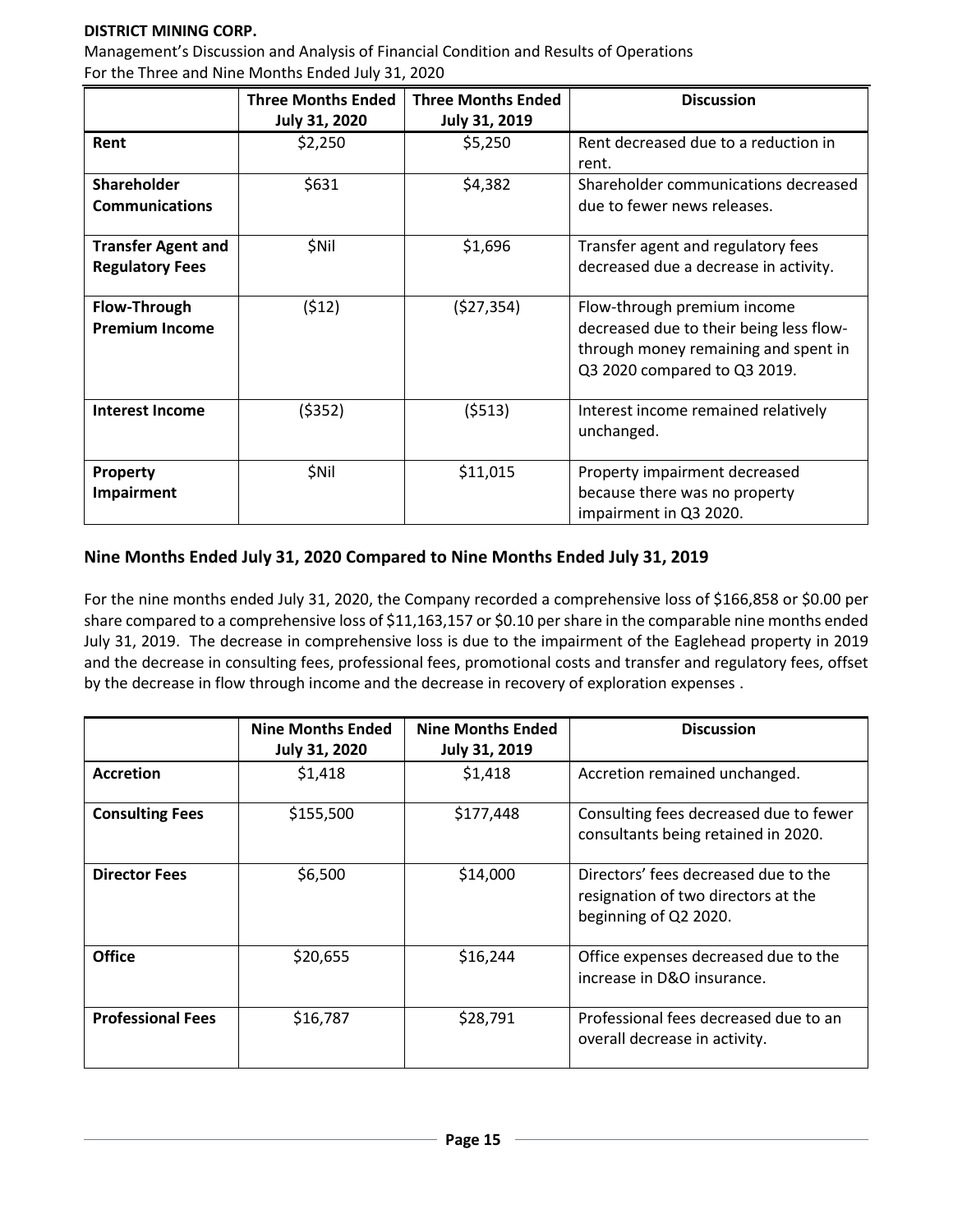### **DISTRICT MINING CORP.**

Management's Discussion and Analysis of Financial Condition and Results of Operations For the Three and Nine Months Ended July 31, 2020

|                           | <b>Nine Months Ended</b> | <b>Nine Months Ended</b> | <b>Discussion</b>                        |
|---------------------------|--------------------------|--------------------------|------------------------------------------|
|                           | July 31, 2020            | July 31, 2019            |                                          |
| <b>Promotion and</b>      | \$Nil                    | \$42,100                 | Promotion and entertainment              |
| <b>Entertainment</b>      |                          |                          | decreased because there was no           |
|                           |                          |                          | promotion of the Company in Q1-Q3        |
|                           |                          |                          | 2020.                                    |
|                           |                          |                          |                                          |
| Rent                      | \$6,750                  | \$15,750                 | Rent decreased due to a reduction in     |
|                           |                          |                          | rent.                                    |
| <b>Shareholder</b>        | \$9,748                  | \$10,769                 | Shareholder communications remained      |
| <b>Communications</b>     |                          |                          | relatively unchanged.                    |
|                           |                          |                          |                                          |
| <b>Transfer Agent and</b> | \$8,024                  | \$31,200                 | Transfer agent and regulatory fees       |
| <b>Regulatory Fees</b>    |                          |                          | decreased due to a decrease in activity. |
|                           |                          |                          |                                          |
| Flow-Through              | (\$10,514)               | ( \$135, 248)            | Flow-through premium income              |
| <b>Premium Income</b>     |                          |                          | decreased due to their being less flow-  |
|                           |                          |                          | through money remaining and spent in     |
|                           |                          |                          | Q1-Q3 2020 compared to Q1-Q3 2019.       |
|                           |                          |                          |                                          |
| <b>Interest Income</b>    | (51, 384)                | ( \$1,165)               | Interest income remained relatively      |
|                           |                          |                          | unchanged.                               |
|                           |                          |                          |                                          |
| <b>Recovery of</b>        | ( \$46, 626)             | \$Nil                    | Recovery of exploration expenses was     |
| <b>Exploration</b>        |                          |                          | due to the BCMETC refund in Q1 2020.     |
| <b>Expenses</b>           |                          |                          |                                          |
|                           |                          |                          |                                          |
| Property                  | \$Nil                    | \$10,961,850             | Property impairment decreased            |
| Impairment                |                          |                          | because there was no property            |
|                           |                          |                          | impairment in Q1-Q3 2020.                |

# **8. LIQUIDITY AND CAPITAL RESOURCES**

### **Liquidity**

As an exploration company, District has no regular cash in-flow from operations, and the level of operations is principally a function of availability of capital resources. To date, the principal source of funding has been equity financing.

As at July 31, 2020, the Company had a cash balance of \$32,297 (October 31, 2019 - \$50,184). For the foreseeable future, the Company will continue to seek capital through the issuance of equity, strategic alliances or joint ventures and debt.

Major expenditures are required to establish mineral reserves, to develop metallurgical processes and to construct mining and processing facilities at a site. The recoverability of valuations assigned to exploration and development mineral properties are dependent upon the discovery of economically recoverable reserves, the ability to obtain necessary financing to complete exploration, development and future profitable production or proceeds from disposition of mineral assets.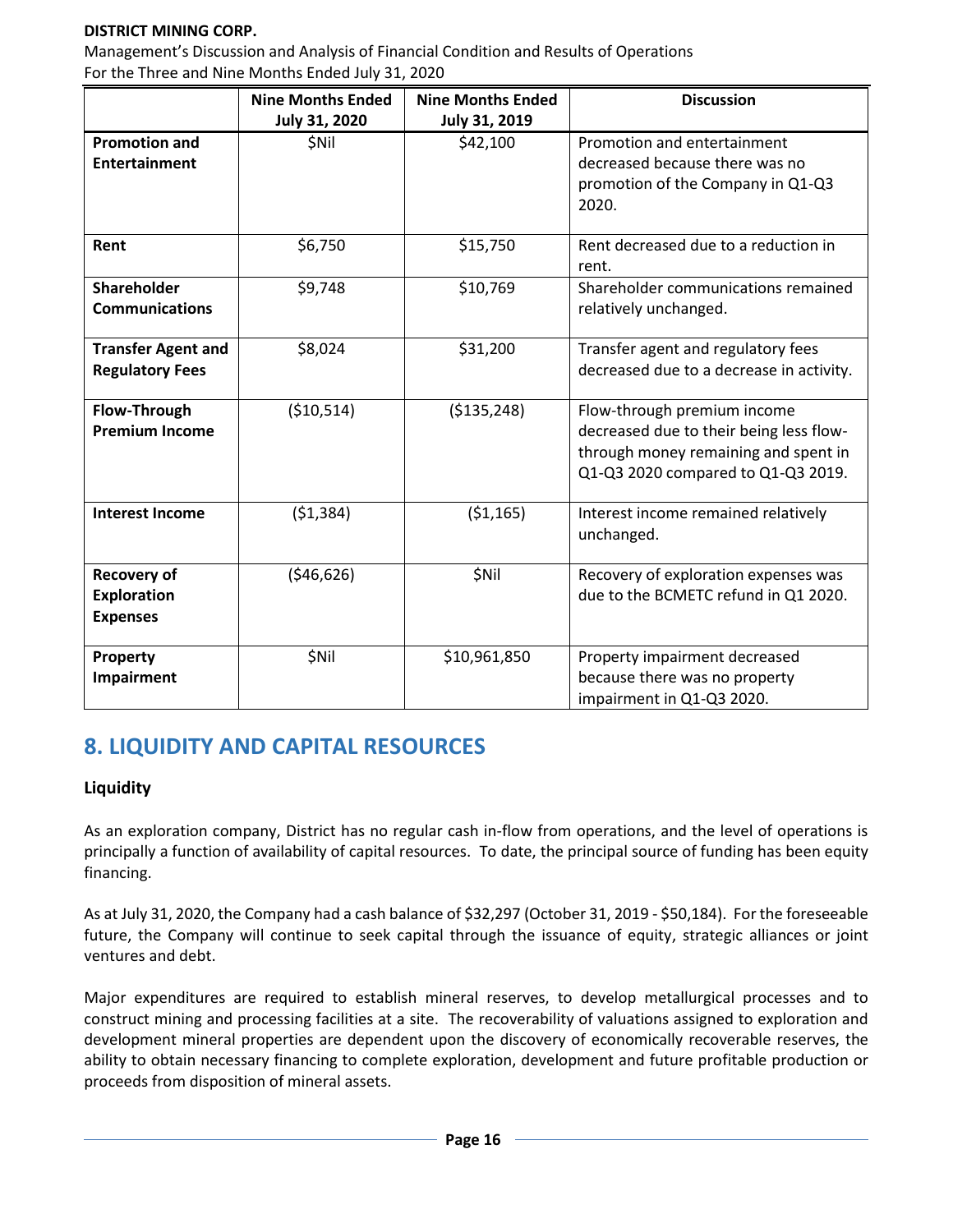Management reviews the carrying value of the Company's interest in each property and where necessary, exploration and evaluation mineral properties are written down to their estimated recoverable amount or written off.

Although management has made its best estimate of these factors, it is reasonably possible that certain events could adversely affect management's estimates of recoverable amounts and the need for, as well as the amount of, provision for impairment in the carrying value of exploration properties and related assets.

Many factors influence the Company's ability to raise funds, and there is no assurance that the Company will be successful in obtaining adequate financing and at favorable terms for these or other purposes including general working capital purposes. District's audited annual financial statements have been prepared on a going concern basis, which contemplates the realization of assets and settlement of liabilities in the normal course of business for the foreseeable future. Realization values may be substantially different from carrying values, as shown, and these financial statements do not give effect to the adjustment that would be necessary to the carrying values and classifications of assets and liabilities should District be unable to continue as a going concern.

### **Working Capital**

As at July 31, 2020, District had a negative working capital of \$186,588 (October 31, 2019 – (\$96,781)). The working capital decreased for the nine months ended July 31, 2020 compared to the year ended October 31, 2019 as a result of there being no private placements in Q1-Q3 2020 and the Company incurring general operational costs. The only cash received by the Company in 2020 was exploration mining credit refunds.

The Company manages its working capital by tightly controlling its operational and property spending. The Company's continuance as a going concern is dependent upon its ability to obtain adequate financing necessary to fund future exploration and development. It is not possible to predict whether future financing efforts will be successful or whether financing on favorable terms will be available.

District has no long-term debt and no long-term liabilities, other than its decommissioning provision of \$238,636 (October 31, 2019 - \$237,218). The Company has no capital lease obligations, operating or any other long-term obligations, other than its monthly office rent of \$750.

### **Cash Flow Highlights**

|                                                                      | <b>Nine Months Ended</b> |                          |  |               |
|----------------------------------------------------------------------|--------------------------|--------------------------|--|---------------|
|                                                                      |                          | <b>July 31, 2020</b>     |  | July 31, 2019 |
| Cash and cash equivalents used in operating activities               |                          | (108, 299)               |  | (375, 346)    |
| Cash and cash equivalents provided by/(used in) investing activities |                          | 90,412                   |  | (478, 024)    |
| Cash and cash equivalents provided by financing activities           |                          | $\overline{\phantom{0}}$ |  | 568,975       |
| Decrease in cash and cash equivalents for the period                 |                          | (17, 887)                |  | (284, 395)    |
| Cash and cash equivalents balance, beginning of year                 |                          | 50,184                   |  | 373,434       |
| Cash and Cash Equivalents Balance, End of Period                     |                          | 32,297                   |  | 89,039        |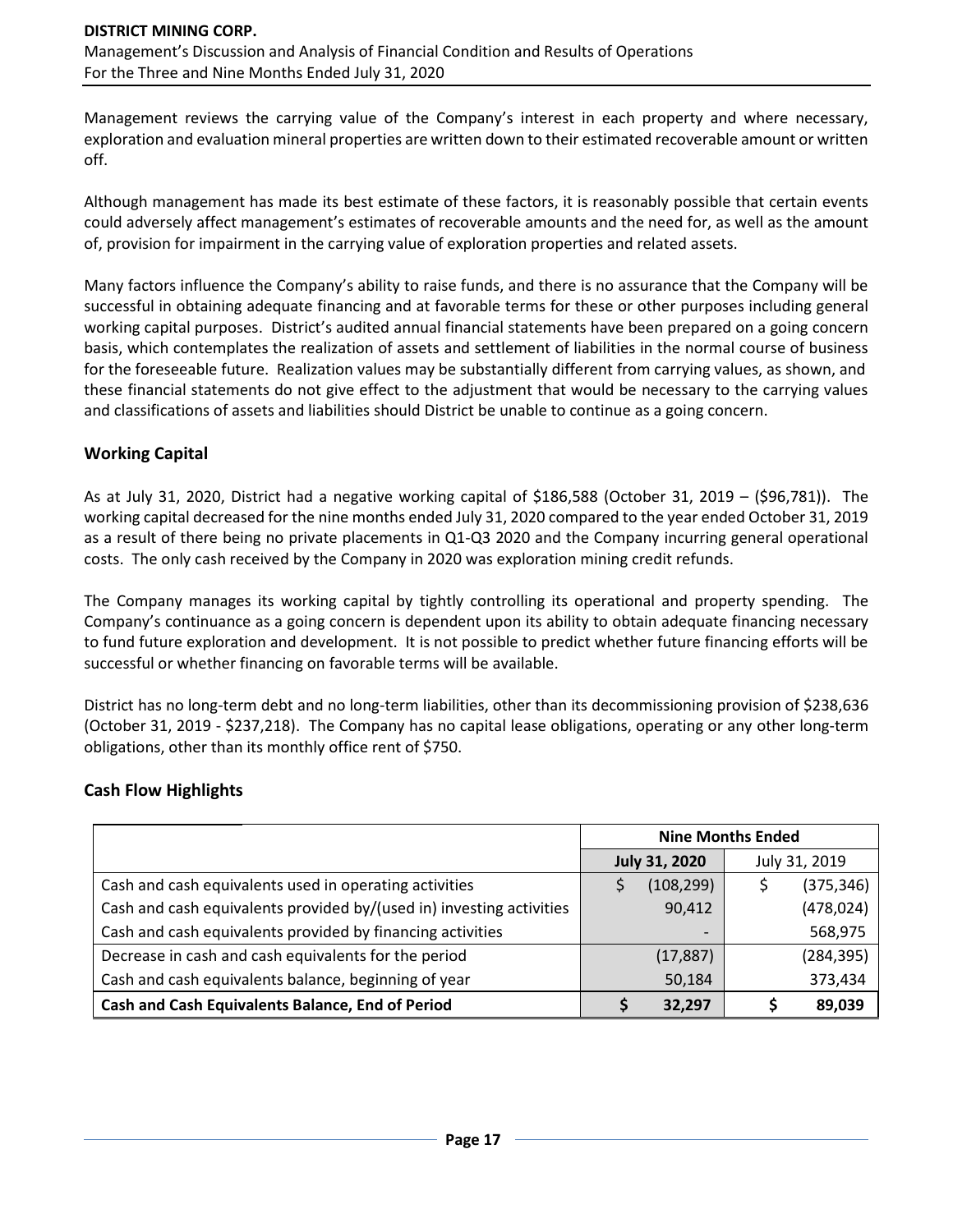### **Capital Risk Management**

District Copper's capital structure consists of common shares, stock options and warrants. The Company manages its capital structure and adjusts it, based on available funds, to support the acquisition and exploration of mineral properties. The Board does not establish quantitative returns on capital criteria for management.

The properties in which District currently has an interest are in the exploration stage. As such, the Company is dependent on external financing to fund its activities. To carry out and pay for planned exploration and development, along with operating administrative costs, the Company will fund such costs out of anticipated future working capital predicated upon additional amounts being raised.

Management reviews its capital management approach on an ongoing basis and believes that this approach, given the relative size of the Company, is reasonable. There were no changes in the Company's approach to capital management during the nine months ended July 31, 2020. The Company's invests its surplus cash in highly liquid short-term interest-bearing investments with maturities of three months or less from the original date of acquisition, all held with major Canadian financial institutions.

## **9. RELATED PARTY TRANSACTIONS**

Key management personnel are the persons responsible for the planning, directing and controlling of the Company's activities, and include executive directors, as well as entities controlled by such persons.

At July 31, 2020, included in accounts payable and accrued liabilities is \$63,750 (October 31, 2019 – \$26,875) owing to a company controlled by a director, \$18,900 (October 31, 2019 – \$14,175) owing to a company controlled by an officer, \$2,100 (October 31, 2019 - \$Nil) owing to a director of the Company, \$Nil (October 31, 2019 - \$4,500) owing to a former director of the Company and \$41,660 (October 31, 2019 - \$39,660) owing to Copper Fox.

For the nine months ended July 31, 2020 and 2019, the Company incurred the following expenditures for key management personnel and the companies that are directly controlled by them.

|                                      | <b>Nine Months Ended</b><br><b>July 31, 2020</b> |         | Nine Months Ended<br>July 31, 2019 |         |  |
|--------------------------------------|--------------------------------------------------|---------|------------------------------------|---------|--|
| <b>Statement of Operations Items</b> |                                                  |         |                                    |         |  |
| <b>Consulting fees</b>               |                                                  | 155,500 |                                    | 153,000 |  |
| Director fees                        |                                                  | 5,000   |                                    | 14,000  |  |
| <b>Total</b>                         |                                                  | 160,500 |                                    | 167,000 |  |

## **10. FINANCIAL INSTRUMENTS AND RELATED RISKS**

|                                 | Input<br>Level | Carrying<br><b>Amount</b> | <b>Estimated</b><br><b>Fair value</b> | Carrying<br>Amount | Estimated<br>Fair Value |  |
|---------------------------------|----------------|---------------------------|---------------------------------------|--------------------|-------------------------|--|
| <b>Financial Assets</b><br>Cash |                | 32,297                    | 32,297                                | 50.184             | 50,184                  |  |
| <b>Total</b>                    |                | 32.297                    | 32.297                                | 50,184             | 50,184                  |  |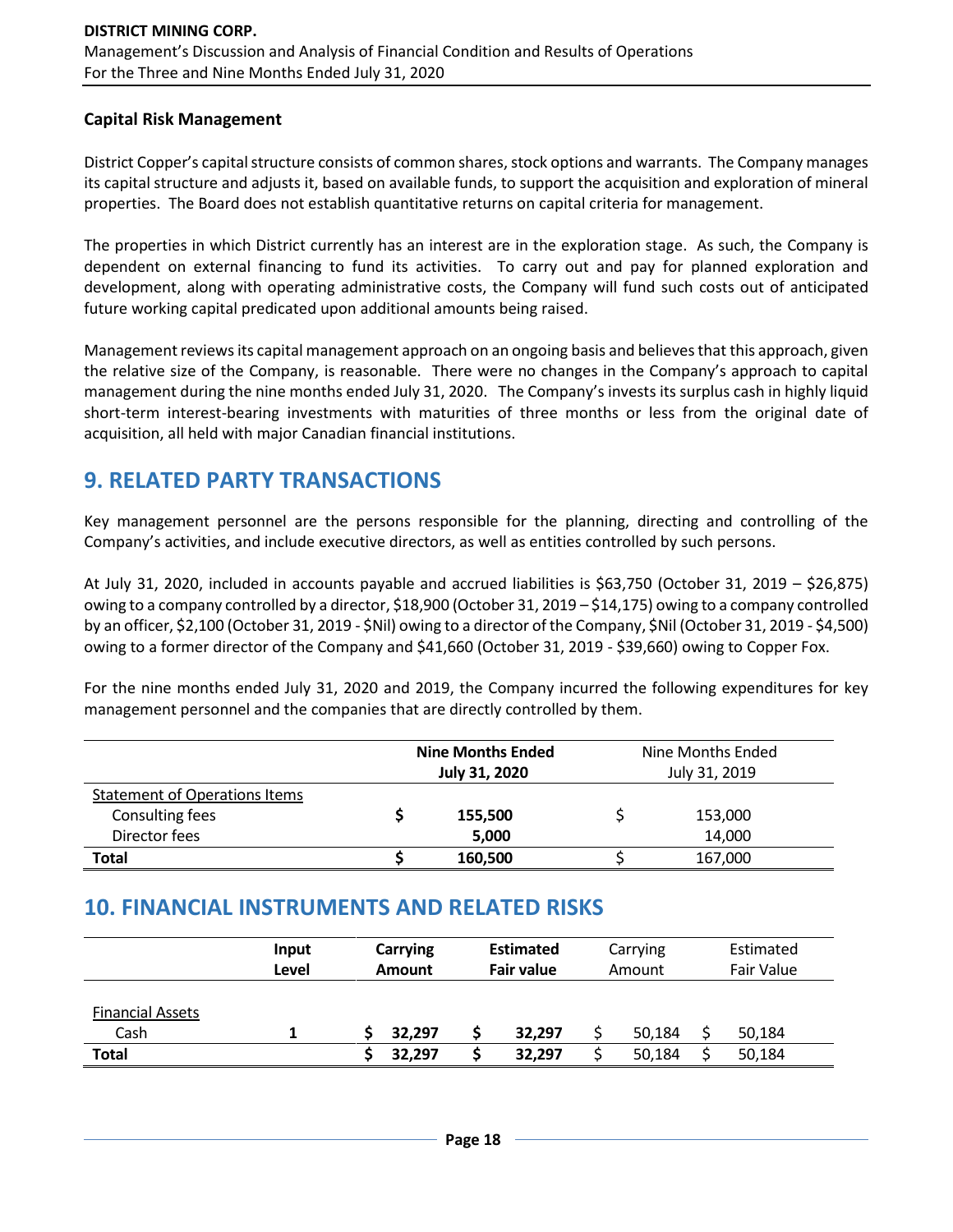### Fair Value

The estimated fair values of accounts payables approximate their respective carrying values due to the immediate or relatively short period to maturity.

The Company utilizes a fair value hierarchy that prioritizes the inputs to valuation techniques used to measure fair value as follows:

*Level 1* - Unadjusted quoted prices at the measurement date for identical assets or liabilities in active markets,

*Level 2* - Inputs other than quoted prices that are observable for the asset or liability either directly (i.e., as prices) or indirectly (i.e., derived from prices), and

*Level 3* - Significant unobservable (no market data available) inputs which are supported by little or no market activity.

#### **Risk Management**

Risk management is carried out by the Company's management team with guidance from the Board of Directors. The Company's risk exposures and their impact on the Company's financial instruments are summarized below.

### a) Credit Risk

The Company does not currently generate any revenues from sales to customers nor does it hold derivative type instruments that would require a counterparty to fulfill a contractual obligation. The Company does not have any asset-backed commercial instruments. Financial instruments that potentially subject the Company to concentrations of credit risks consist principally of cash and short-term investments. To minimize the credit risk the Company places cash with the high credit quality financial institutions. The Company considers its exposure to credit risk to be insignificant.

#### b) Liquidity Risk

Liquidity risk is the risk that the Company cannot meet its financial obligations. The Company manages liquidity risk and requirements by maintaining enough cash balances and or through additional financings to ensure that there is enough capital to meet short term obligations. As at July 31, 2020, the Company had a cash balance of \$32,297 (October 31, 2019 - \$50,184) and accounts payable and accrued liabilities of \$222,213 (October 31, 2019 - \$156,619) which have contractual maturities of 30 days or less.

The Company will require additional sources of equity, joint venture partnership or debt financing to fund ongoing operations and the exploration and development of its mineral properties.

If the Company is not able to obtain adequate additional funding to continue as a going concern, material adjustments would be required to both the carrying value and classification of assets and liabilities on the statement of financial position. It is not possible to predict, due to many external factors including commodity prices and equity market conditions, as to whether future financing will be successful or available at all.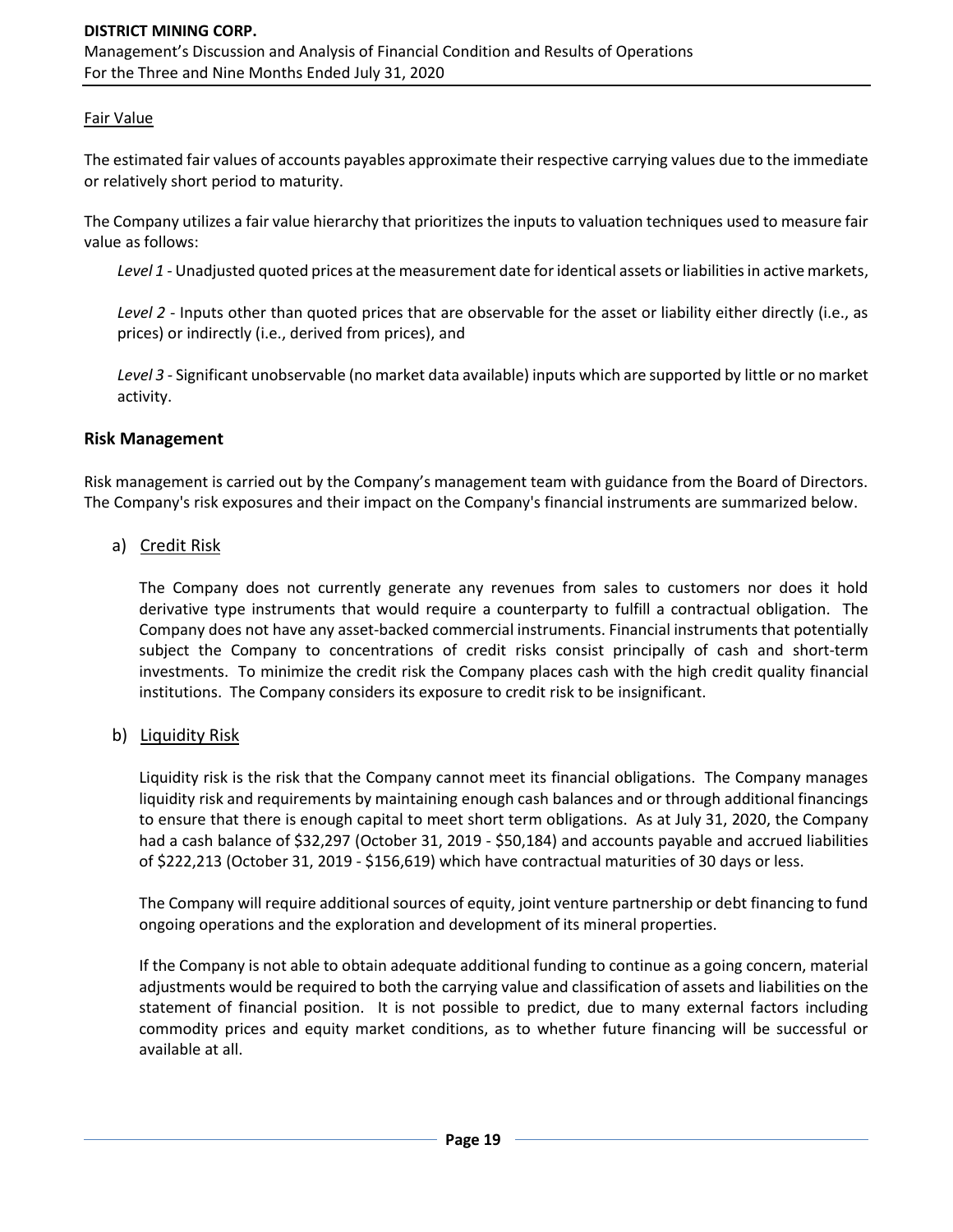### c) Market Risk

### *i) Interest Rate Risk*

The Company manages its interest rate risk by obtaining commercial deposit interest rates available in the market by the major Canadian financial institutions on its cash and investments.

### *ii) Foreign Exchange Risk*

The Company's functional currency and the reporting currency is the Canadian dollar. Periodically the Company incurs charges on its operations for settlement in currencies other than its functional currency and any gain or loss arising on such transactions is recorded in operations for the year.

The Company does not participate in any hedging activities to mitigate any gains or losses which may arise because of exchange rate changes.

As at July 31, 2020, the Company held no financial assets or liabilities which were denominated in currencies other than the Canadian dollar.

*iii) Commodity Price Risk*

The Company is exposed to price risk with respect to commodity and equity prices. Equity price risk is defined as the potential adverse impact on the Company's earnings due to movements in individual equity prices or general movements in the level of the stock market. Commodity price risk is defined as the potential adverse impact on earnings and economic value due to commodity price movements and volatilities. To mitigate price risk, the Company closely monitors commodity prices of precious metals, individual equity movements, and the stock market to determine the appropriate course of action to be taken by the Company.

### **11. RISKS AND UNCERTAINTIES**

A discussion of the risks and uncertainties that District faces can be found in the Company's audited annual financial statements for the year ended October 31, 2019 (available under District Copper's SEDAR profile at [www.sedar.com\)](http://www.sedar.com/). Furthermore, additional risks and uncertainties not presently known to the Company or that the Company currently considers immaterial may also impair its business operations in the future.

### **12. PROPOSED TRANSACTIONS**

On February 10, 2020, the Company entered into a property sales agreement with Northern Fox Copper Inc. ("**Northern Fox**"), a wholly owned subsidiary of Copper Fox Metals Inc., where District has agreed to sell to the Northern Fox all of its right, title and interest in and to 6 contiguous mineral claims covering approximately 15,956 hectares of lands located in the Liard Mining Division of northern British Columbia, historically referred to by District as the Eaglehead Property.

The sale is subject to the reservation a 0.5% net smelter return royalty for District on any future production. The consideration due and payable to District for the Eaglehead Property is the total sum of \$1,200,000, plus the assumption by Northern Fox of the reclamation bonds in the amount of \$212,000, which has been deposited by District with the Ministry of Mines and BMO.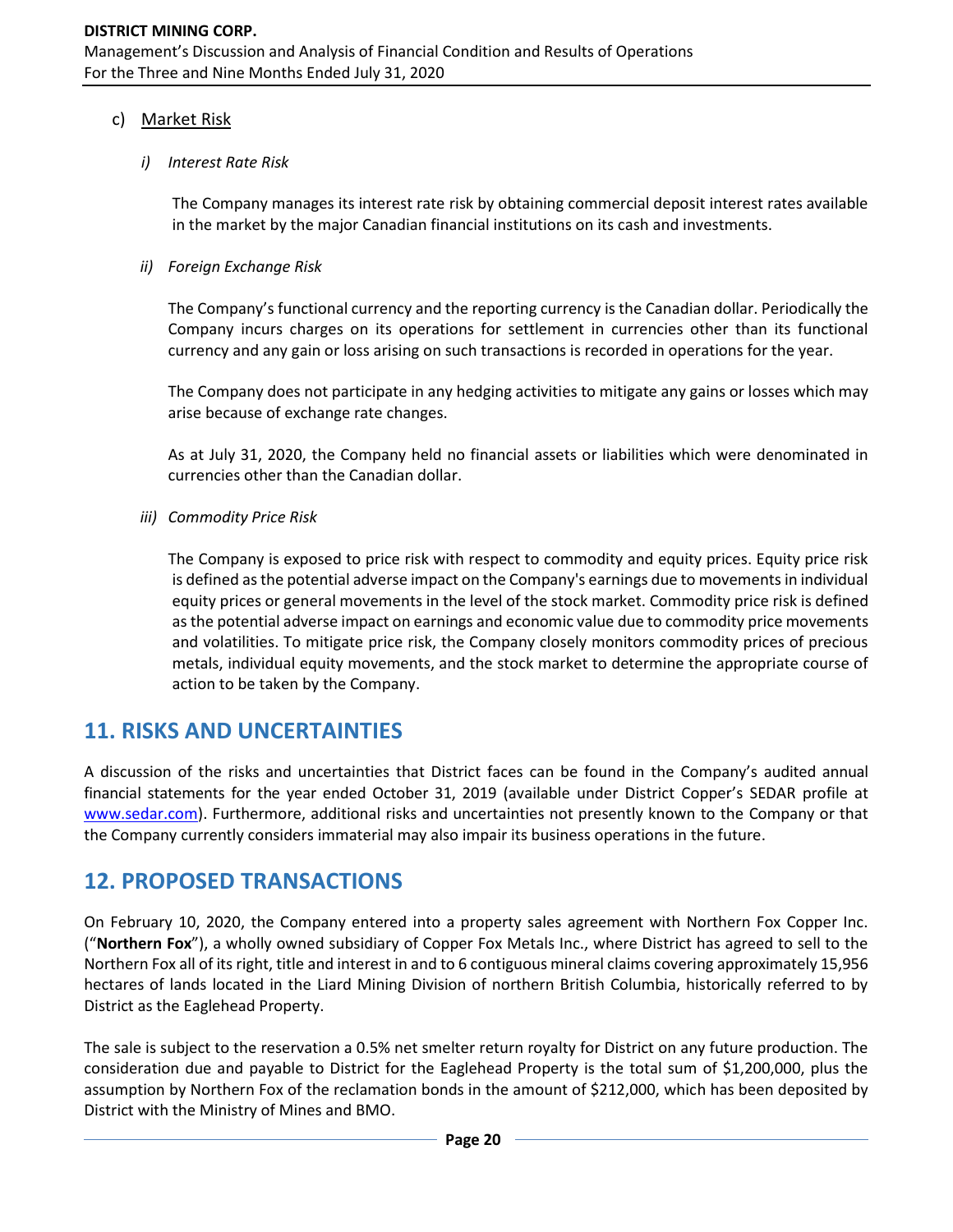Under the terms of the agreement, Northern Fox has paid a non-refundable deposit of \$50,000 upon signing the agreement. An additional \$150,000 will be paid upon the closing of the agreement and the balance of the purchase price in the amount of \$1,000,000 will be payable in three annual installments of \$340,000, \$330,000 and \$330,000, respectively, on each anniversary of the closing date.

The \$1,000,000 unpaid portion of the purchase price is guaranteed by Copper Fox and is to be secured by a general security agreement to be registered against the assets and undertaking of Northern Fox. The assets of Northern Fox include 33,283,264 common shares of District Copper. The disposition of the Eaglehead Property will by definition and under TSX Policies be considered a non-arm's length transaction as Northern Fox currently owns 24.40% of the issued and outstanding shares of District, and no longer has Board representation on District, as Elmer Stewart and Mike Smith, both directors for Copper Fox, resigned before the purchase agreement was signed.

On February 13, 2020, Copper Fox paid a non-refundable deposit of \$50,000 towards the purchase of the Eaglehead property.

Once the Company receives regulatory approval from the Minister of Mines, which is expected in Q4 2020, the deal will be finalized.

# **13. DISCLOSURE OF OUTSTANDING SHARE DATA**

### **Common Shares**

a) Authorized

An unlimited number of common shares without par value.

### b) Issued and Outstanding

There were no shares issued during the nine months ended July 31, 2020.

During the prior year ended October 31, 2019, the Company incurred the following share issuances:

• On February 8, 2019, the Company closed a private placement, issuing 5,900,000 flow-through units and 5,900,000 non-flow-through units at \$0.05 each per unit, for gross proceeds of \$590,000. Each flow-through unit consists of one common share and one-half share purchase warrant, where each whole warrant can be exercised at \$0.075 per share until August 8, 2020. Each non-flow-through unit consists of one common share and one share purchase warrant, which can be exercised at \$0.05 per share until August 8, 2020.

The warrants have an early acceleration provision wherein the warrants are callable upon 21 days' notice in the event the Company's shares trade at a price of \$0.12 per share or greater for a 14-day consecutive trading period at any time after June 9, 2019.

Finders' fees of 200,000 shares, valued at \$6,000, 300,000 warrants, valued at \$6,177, exercisable at \$0.05 until August 8, 2020, and legal fees of \$21,025 were paid with respect to this financing.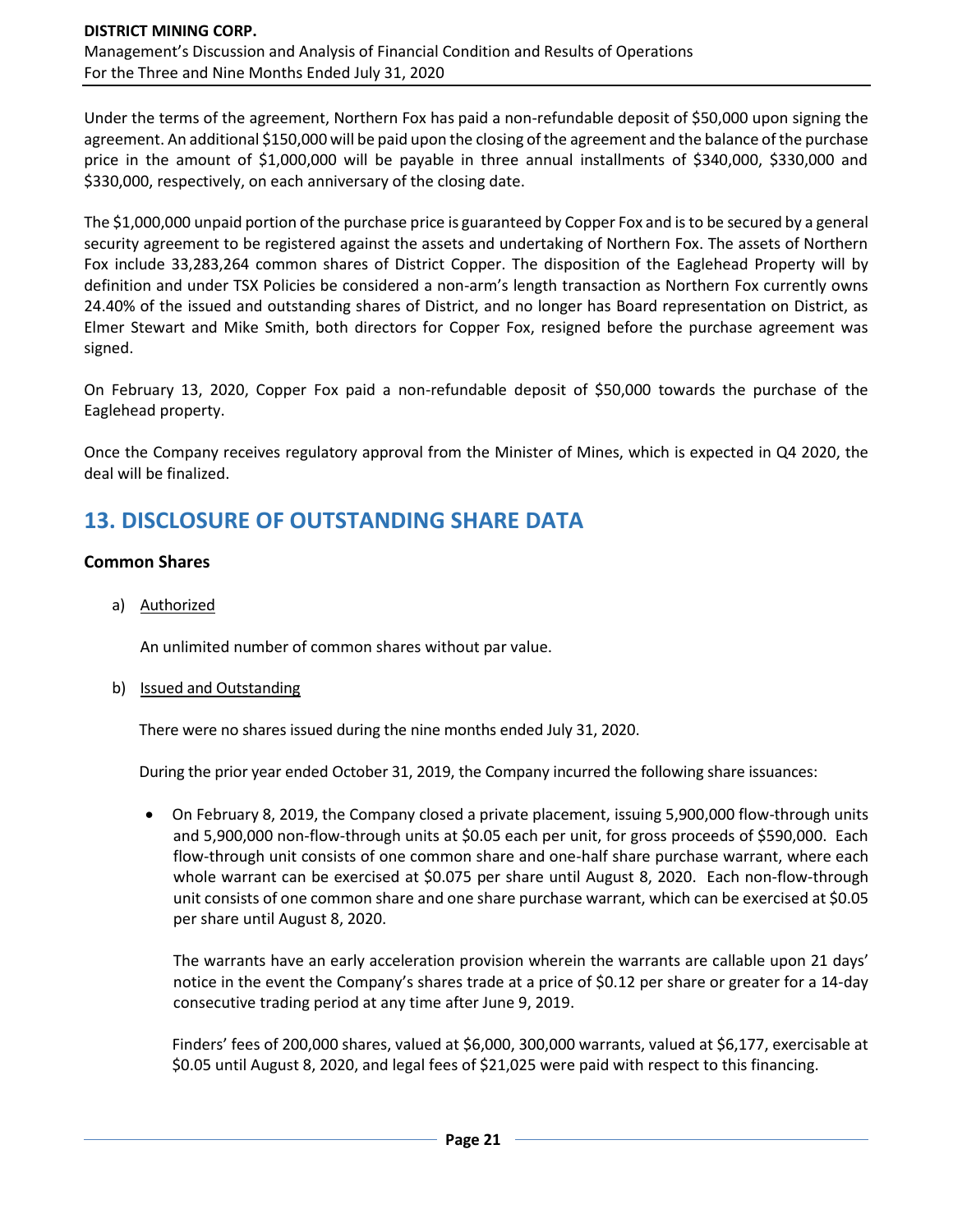The value of the finders' warrants was calculated using Black Sholes with an exercise price of \$0.05 per share, an expected life of 18 months, a volatility rate of 188.10% and a risk-free rate of 1.77%.

A flow through premium liability of \$118,000 was recorded, which will be extinguished once the entirety of the flow-through money raised has been spent on qualifying exploration expenditures. As of July 31, 2020, the remaining flow-through premium liability was \$5,039, with the reduction of \$112,961 recorded as flow-through premium income in fiscal 2020 and 2019.

- On February 8, 2019, the Company issued 40,000,000 shares at a value of \$1,200,000 in exchange for the Stony Lake property.
- On May 29, 2019, the Company issued 700,000 shares at a value of \$24,500 in exchange for the Duffitt and Island Pond properties.

#### c) Warrants

A summary of changes in share purchase warrants as of the date of the MD&A and the year ended October 31, 2019 are as follows:

|                               | September 25, 2020 |                 |          | October 31, 2019 |             |
|-------------------------------|--------------------|-----------------|----------|------------------|-------------|
|                               |                    |                 | Weighted |                  | Weighted    |
|                               | Number of          |                 | Average  | Number of        | Average     |
|                               | <b>Warrants</b>    | <b>Exercise</b> |          | Warrants         | Exercise    |
|                               | Outstanding        | <b>Price</b>    |          | Outstanding      | Price       |
|                               |                    |                 |          |                  |             |
| Balance, Beginning of Year    | 28,252,942         | \$              | 0.100    | 23,352,942       | 0.116<br>S. |
| Expired                       | (28, 252, 942)     |                 | 0.100    | (4,250,000)      | 0.100       |
| <b>Issued</b>                 |                    |                 |          | 9,150,000        | 0.058       |
| <b>Balance, End of Period</b> | $\blacksquare$     | ς               |          | 28,252,942       | 0.100       |

As at September 25, 2020, there were no share purchase warrants outstanding or exercisable.

On March 29, 2020, 18,750,000 warrants expired. On July 12, 2020, 352,942 warrants expired. On August 8, 2020, 9,150,000 warrants expired.

As at September 25, 2020, the weighted average remaining contractual life of the share purchase warrants was Nil years (October 31, 2019 – 0.532 years) and the weighted average exercise price was \$Nil (October 31, 2019 - \$0.100).

## **14. OFF-BALANCE SHEET ARRANGEMENTS**

During the nine months ended July 31, 2020, the Company was not party to any off-balance-sheet arrangements that have, or are reasonably likely to have, a current or future effect on the results of operations, financial condition, revenues or expenses, liquidity, capital expenditures or capital resources of the Company.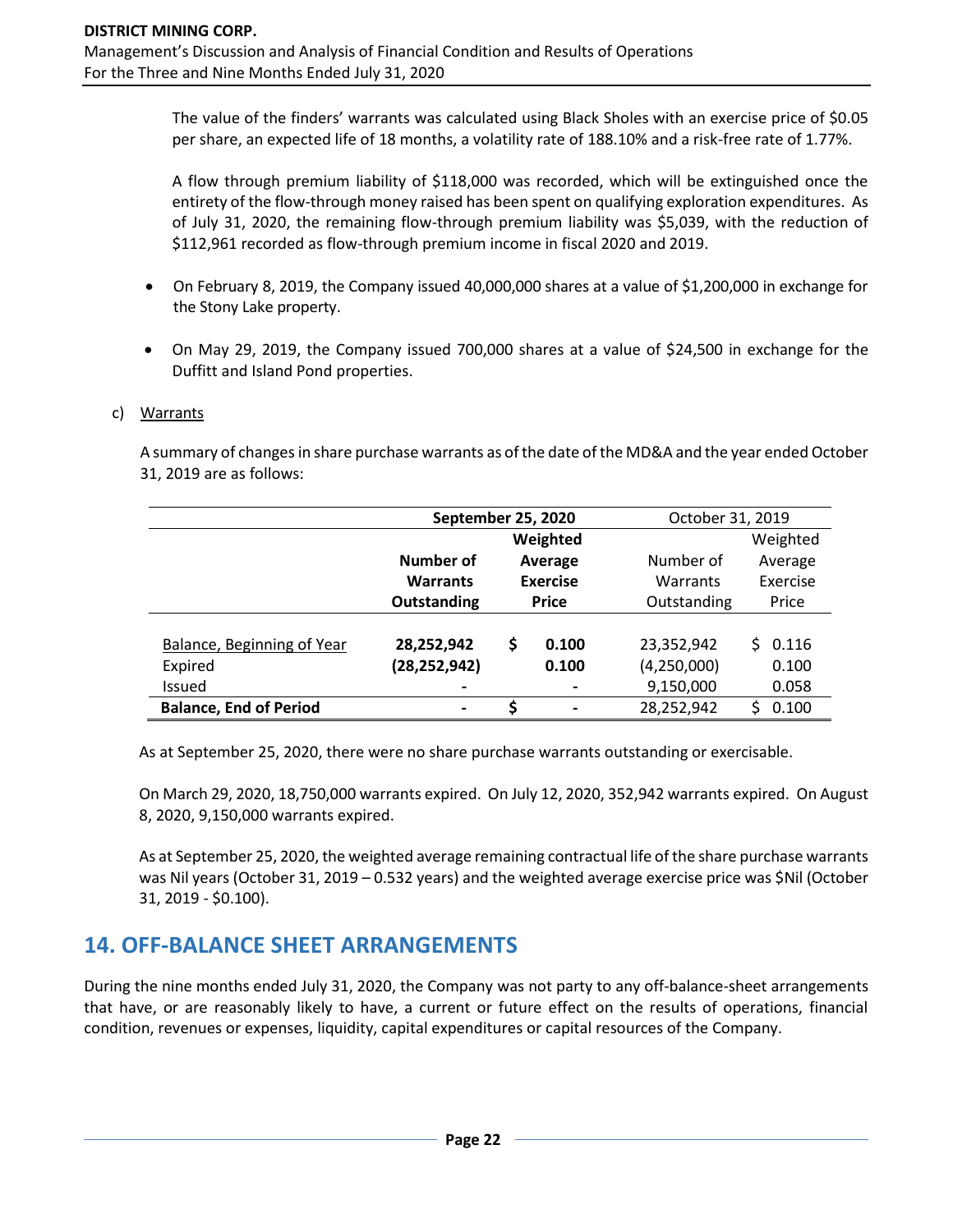# **15. CHANGES IN ACCOUNTING STANDARDS**

The Company adopted a new accounting standard, IFRS 16 during the nine months ended July 31, 2020. New and revised accounting standards are described in Note 3, "*Changes in Accounting Policies, New Accounting Standards*", in the unaudited interim financial statements for the three and nine months ended July 31, 2020.

# **16. CRITICAL ACCOUNTING ESTIMATES**

The preparation of these financial statements in conformity with IFRS requires management to make judgements, estimates and assumptions which affect the reported amounts of assets and liabilities and the disclosure of contingent assets and liabilities at the date of the financial statements and revenues and expenses for the periods reported. The Company bases its estimates and assumptions on current and various other factors that it believes to be reasonable under the circumstances. Management believes the estimates are reasonable; however, actual results could differ from those estimates and could impact future results of operations and cash flows.

The areas which require management to make significant estimates and assumptions in determining carrying values include, but are not limited to:

### **Exploration and Evaluation Expenditures**

The application of the Company's accounting policy for exploration and evaluation expenditure requires judgment in determining whether it is likely that future economic benefits will flow to the Company, which may be based on assumptions about future events or circumstances. Estimates and assumptions made may change if new information becomes available. If, after expenditure is capitalized, information becomes available suggesting that the recovery of expenditure is unlikely, the amount capitalized is impaired in the Statement of Operations and Comprehensive Loss during the period the new information becomes available.

### **Depreciation**

Significant judgment is involved in the determination of useful life and residual values for the computation of depreciation and no assurance can be given that actual useful lives and residual values will not differ significantly from current assumptions.

### **Impairment**

The carrying value of property and equipment is reviewed each reporting period to determine whether there is any indication of impairment. If the carrying amount of an asset exceeds its recoverable amount, the asset is impaired, and an impairment loss is recognized in the statement of operations and comprehensive loss. The assessment of fair values, including those of the cash generating units (the smallest identifiable group of assets that generates cash inflows that are largely independent of the cash inflow from other assets or groups of assets) ("**CGUs**") for purposes of testing goodwill, require the use of estimates and assumptions for recoverable production, long-term commodity prices, discount rates, foreign exchange rates, future capital requirements and operating performance. Changes in any of the assumptions or estimates used in determining the fair value of goodwill or other assets could impact the impairment analysis.